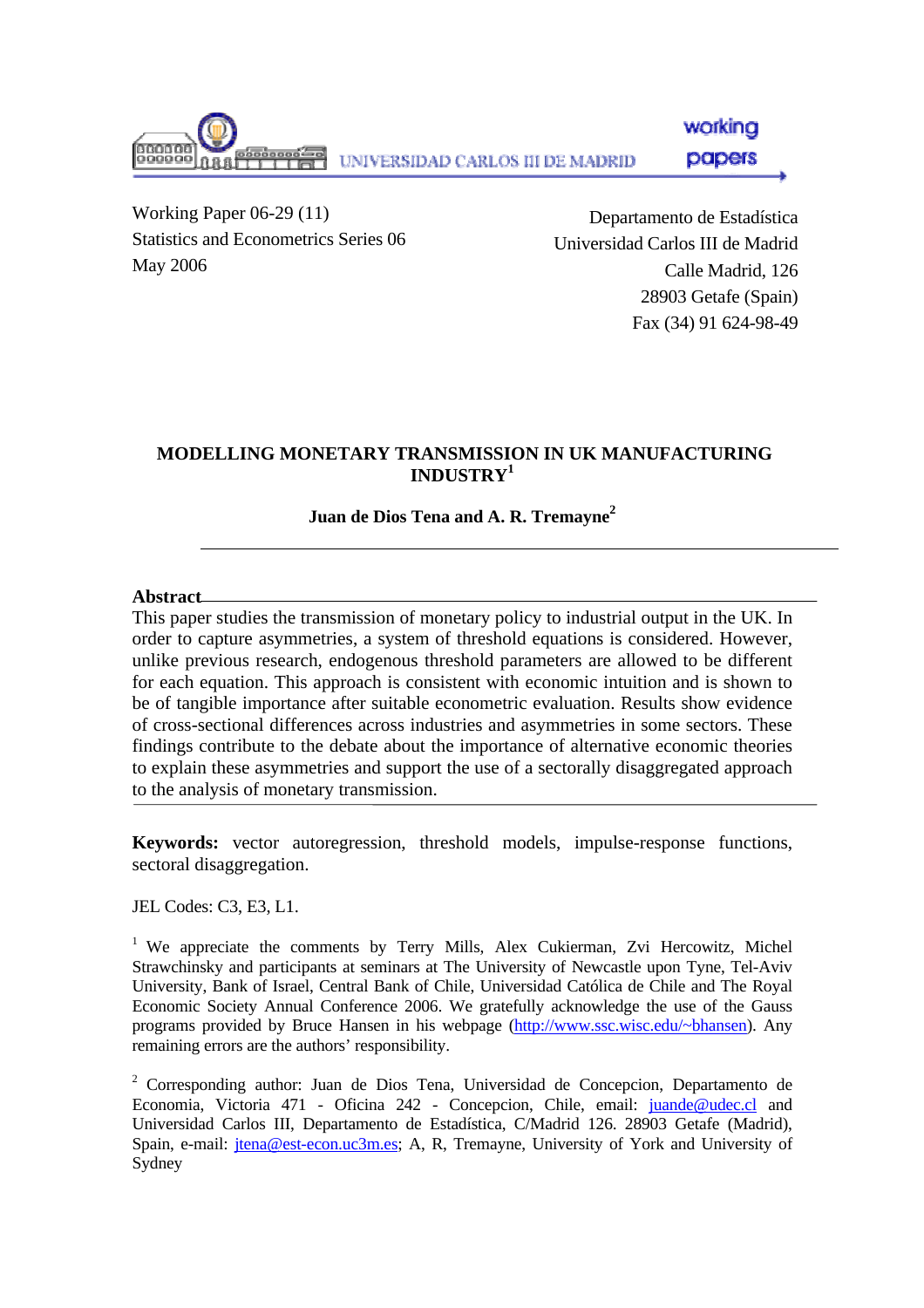# 1 Introduction

The use of the vector autoregressive (VAR) approach advocated by Sims (1980) has become a familiar tool in the field of monetary policy; see Christiano et al. (1999) for a discussion on VAR identification for the linear case and, inter alia, Sims (1992) and Bernanke and Blinder (1992) for relevant examples. An important feature of this methodology is that all relevant economic variables in the system are endogenous. However, a limitation of traditional VAR models lies in the fact that they are built on the assumption of linearity. In this setting, this means between monetary policy and other fundamentals. This is a drawback as economic theory suggests the possibility of asymmetries in the monetary transmission mechanism.

Attention might be drawn to three different strands of literature in this context. The first of these refers to the presence of 'frictions' in credit markets. The leading contributions in this field have been made by authors such as Greenwald and Stiglitz (1993), Bernanke and Blinder (1992) and Kiyotaki and Moore (1997). According to this theory, asymmetric information in the credit market leads to a difference between the cost of internal and external finance that depends on the financial position of the borrowers. Thus, the effect of monetary shocks depends largely on the business cycle, as financial restrictions are more likely in recession periods. Bernanke et al. (1996) suggest that, in periods of financial restrictions, monetary shocks can have a long lasting effect on real activity. They call this phenomenon the financial accelerator.

Others, including Ball and Mankiw (1994), consider a theoretical model based on the assumption of a convex short-run aggregate supply curve. Convexity implies that the slope of this curve is steeper at higher levels of output and inflation. Asymmetries arise because a shift in aggregate demand induced by a monetary shock will have a stronger effect on output and a weaker effect on inflation when the economy is in recession, with the converse holding when the economy is in expansion.

The third strand of literature highlights the importance of uncertainty and its effects on investment and production decisions. Abel and Eberly (1999) present a model where firms only invest if the expected marginal value product exceeds the user cost of capital which, under irreversibility, depends positively on uncertainty about future demand. They show that, under general conditions, economic uncertainty weakens the response of investment to demand shifts.

This paper presents a methodology for estimating asymmetries in the transmission of monetary shocks to industrial output using a system of simultaneous threshold equations for the UK. We choose threshold models because they are an obvious way to capture asymmetries in the transmission of monetary shocks. Moreover, they can be considered a simplification of other, more sophisticated, nonlinear models. Our work is in similar vein to the recent papers by Balke (2000) and Atanasova (2003). They propose threshold vector autoregressive (TVAR) models requiring that the same threshold governs all the equations in the system. They study monetary transmission and find evidence of asymme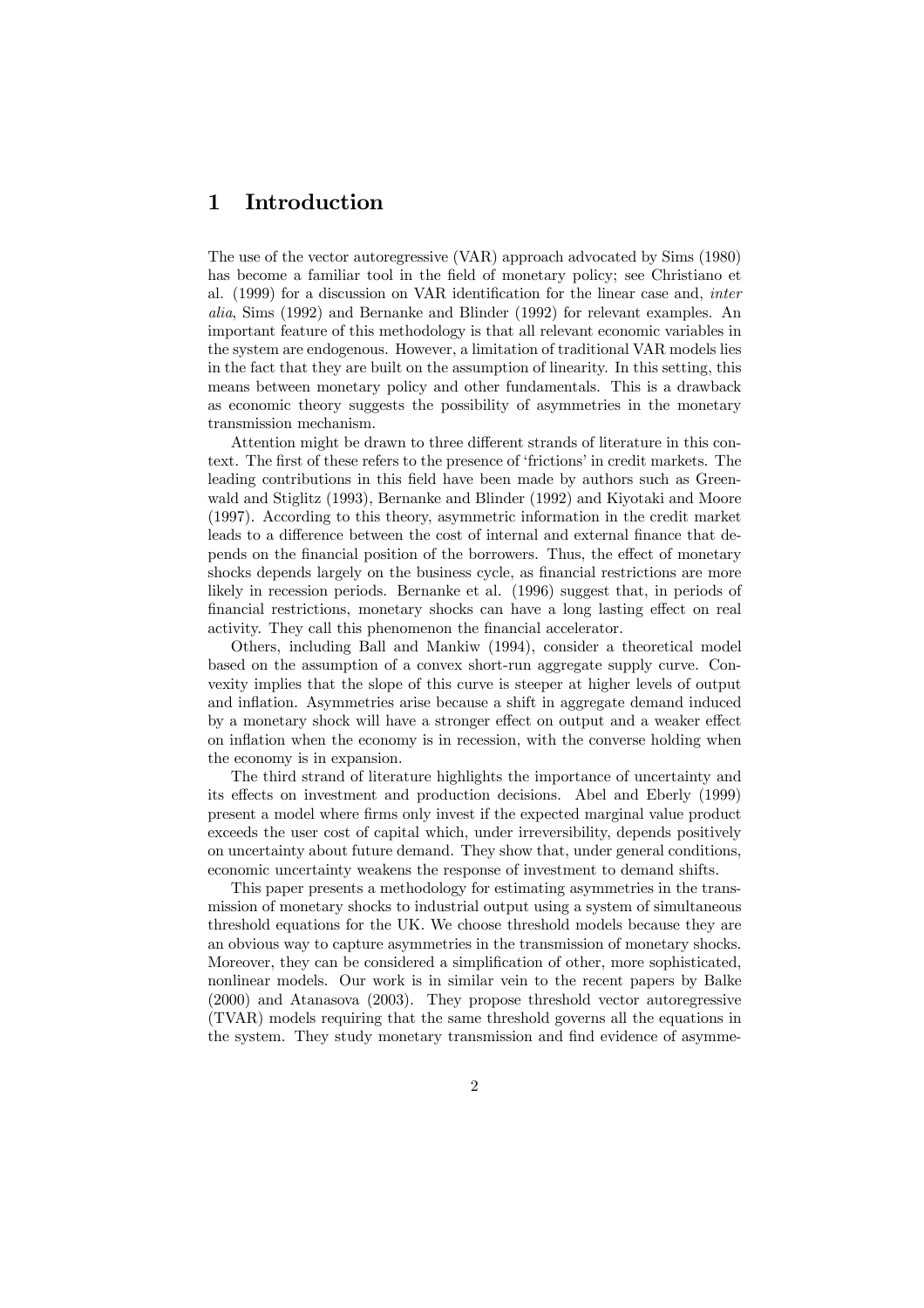tries depending on the state of the business cycle for the US and UK respectively.

In this paper, the assumption of a common threshold is relaxed, allowing the different equations to have different threshold parameters. There are sound economic reasons for proceeding in this way. For example, Cukierman and Muscatelli (2003) and Dolado et al. (2000) find evidence of nonlinearities in the Taylor rule and suggest that this might be due to the presence of asymmetric preferences with respect to output and inflation by policy makers. Further, Schaling (1999) and Dolado et al. (2005) consider the case where the equation that relates inflation to output and other fundamentals, the so-called Phillips curve, is nonlinear, but convex, and study how this can generate nonlinearities in the interest rate equation. In this context, given that economic theory suggests that different structural equations may have different types of nonlinearities, it is natural to specify and estimate a structural system that allows each equation to have its own threshold. More specifically, we consider a VAR system in which estimated parameters in each equation are allowed to change depending on the position of aggregate output growth with respect to an endogenous threshold.

The methodology in Hansen (1996, 2000) is used to test the null of linearity and a common threshold for each of the equations. If all the equations in the system are nonlinear but have the same threshold, explanatory variables are split into two different groups according to the value of the common threshold variable. In this case, slope parameters can be efficiently estimated by ordinary least squares (OLS) equation by equation. However, when some equations exhibit no threshold effects and/or a common threshold cannot be imposed, the explanatory variables in each equation are different and OLS no longer provides efficient estimation of the parameters of the system. Our results suggest that a common threshold parameter cannot be imposed in all equations of the system and that the null of linearity can be rejected in all cases except for the inflation equation. Thus, for efficient estimation, the system should be fitted by generalized least squares (GLS). The results from this procedure are then used to obtain reactions to interest rate shocks using the approach of Koop et al. (1996) for 13 manufacturing sectors in the UK.

Our paper combines two different approaches in the empirical literature on monetary transmission. On one hand, it is clearly related to the empirical studies on asymmetries in the transmission of monetary policy mentioned above. But our analysis is also closely connected to Barth and Ramey (2001) and Dedola and Lippi (2005) who, respectively, find significant differential effects of monetary policy shocks across US and OECD industries.

The results here show evidence of both cross-sectional differences and asymmetric responses to monetary shocks for some sectors, dependent on the business cycle. A main feature of asymmetric sectors is that they either have low levels of concentration, or are highly technological in nature. The findings are consistent with both theories that focus on the role of irreversible investment under uncertainty and explanations based on financial restrictions. Under the first theory, economic uncertainty affects investment decisions and the responses of investors to demand shifts. Then asymmetries might be expected to be observed in highly technological industries, as they usually operate in unstable environments. The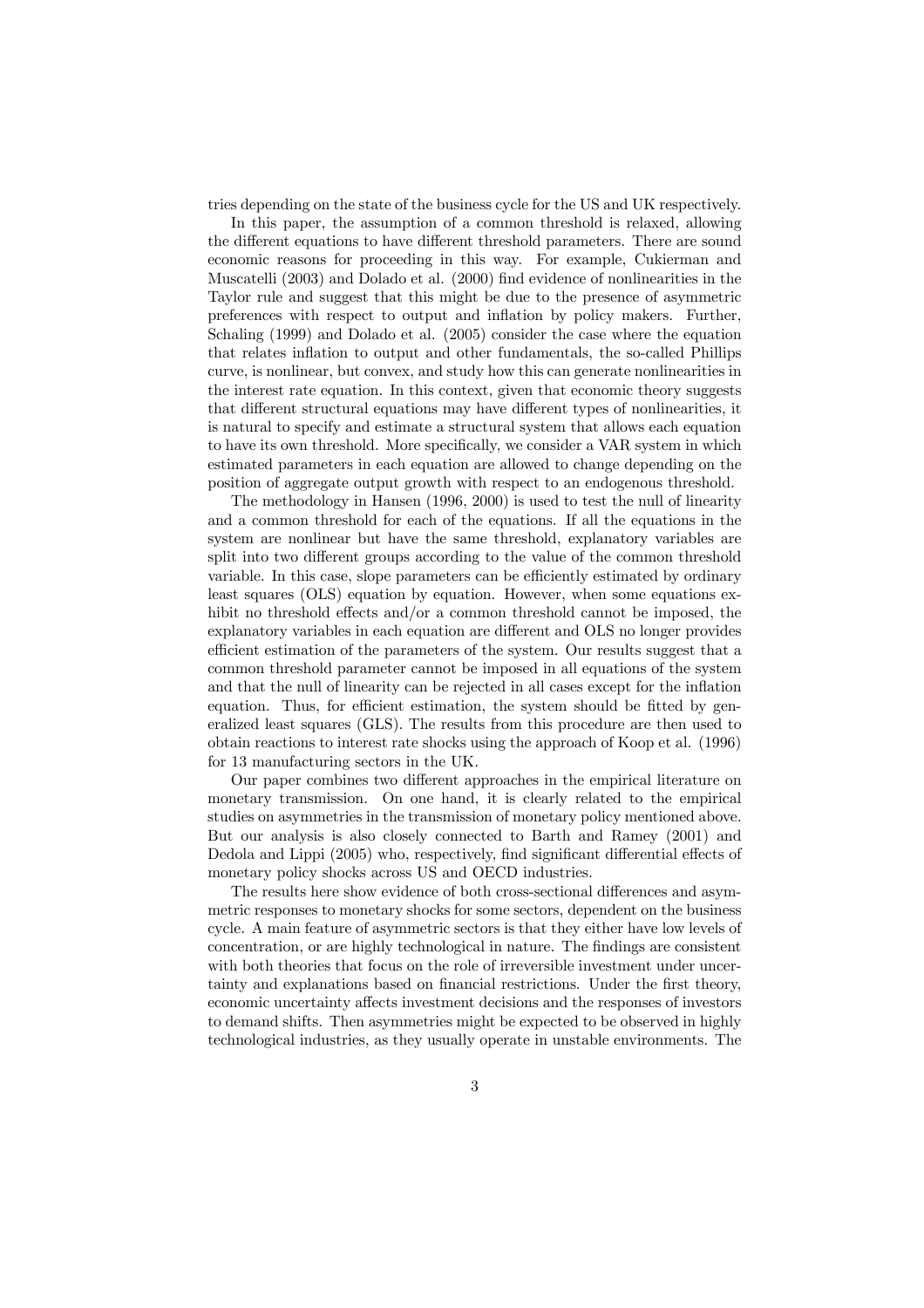second theory emphasizes the role of credit constraints to explain asymmetries. In this context, it is plausible to anticipate the presence of nonlinearities in small firms as they are more likely to suffer financial restrictions.

The remainder of the paper is organized as follows. Section 2 considers the main problems in extending the traditional VAR approach to a framework that allows for nonlinearities in the different equations of the system. The next section presents the data in the analysis and explains some of their features. Section 4 discusses the methodology of Hansen (1996, 2000) for the estimation and testing of threshold models. Based on this approach, for a given equation we can test the null of nonlinearity and make inference on the estimated threshold parameters. This is then used for the specification of a simple system of macroeconomic equations. Section 5 considers the sectoral transmission of monetary policy in the UK. Evidence of asymmetries is mainly found in industries with low concentration. Some concluding remarks follow in Section 6.

### 2 Econometric specification

Consider a vector autoregression (VAR) for a *n*-dimensional vector,  $\mathbf{Y}_t$ 

$$
\mathbf{Y}_{t} = \mathbf{C} + \mathbf{B}_{1} \mathbf{Y}_{t-1} + \dots + \mathbf{B}_{p} \mathbf{Y}_{t-p} + \mathbf{a}_{t}, \, E \mathbf{a}_{t} \mathbf{a}_{t}' = \Sigma, \tag{1}
$$

where: p is a positive integer;  $Y_t$  is a  $(nx1)$  vector of jointly determined variables;  $\mathbf{B}_i$  is a  $(nxn)$  matrix of parameters; and  $\mathbf{a}_t$  is a vector of zero mean, serially uncorrelated disturbances whose symmetric variance-covariance matrix has typical element  $\sigma_{ij}$ . Efficient estimates of the parameters of such a system with common degrees can be obtained by running OLS equation by equation.

From model (1) it is not possible to compute the dynamic response function of  $\mathbf{Y}_t$  to the fundamental shocks in the economy. This because the elements of  $a_t$  are, in general, contemporaneously correlated and one cannot presume that they correspond solely to a particular (single) economic shock. To deal with this issue, a structural model is typically considered for economic analysis. Such a model is defined by

$$
\mathbf{A}_0 \mathbf{Y}_t = \mathbf{\Lambda} + \mathbf{A}_1 \mathbf{Y}_{t-1} + \dots + \mathbf{A}_p \mathbf{Y}_{t-p} + \varepsilon_t, \tag{2}
$$

where  $E \epsilon_t \epsilon'_t = \mathbf{A}_0 \Sigma \mathbf{A}'_0 = \mathbf{I}$ , an *n*th order identity matrix. The parameter matrices and errors in (1) and (2) are linked by:  $\mathbf{B}_i = \mathbf{A}_0^{-1} \mathbf{A}_i$ ;  $\mathbf{C} = \mathbf{A}_0^{-1} \mathbf{\Lambda}$ ; and  $\mathbf{a}_t = \mathbf{A}_0^{-1} \boldsymbol{\varepsilon}_t$  with  $\boldsymbol{\varepsilon}_t$  being a  $(nx1)$  vector of orthogonal and standarized structural disturbances.

Once consistent estimators of the  $B_i$ 's in (1) are obtained, one can estimate  $\Sigma$  from the fitted residuals. Information about the matrix  $\mathbf{A}_0$  is inextricably linked with that in  $\Sigma$  via the relationship  $\Sigma = \mathbf{A}_0^{-1} (\mathbf{A}_0^{-1})'$ . However,  $\mathbf{A}_0$  has  $n^2$  parameters while the symmetric matrix  $\Sigma$  has, at most,  $n(n+1)/2$  distinct elements. Christiano et al. (1999) provide a detailed discussion of this identification problem. In order to identify the structural model one usually imposes a set of linear restrictions across the elements of the individual rows of  $A_0$ . The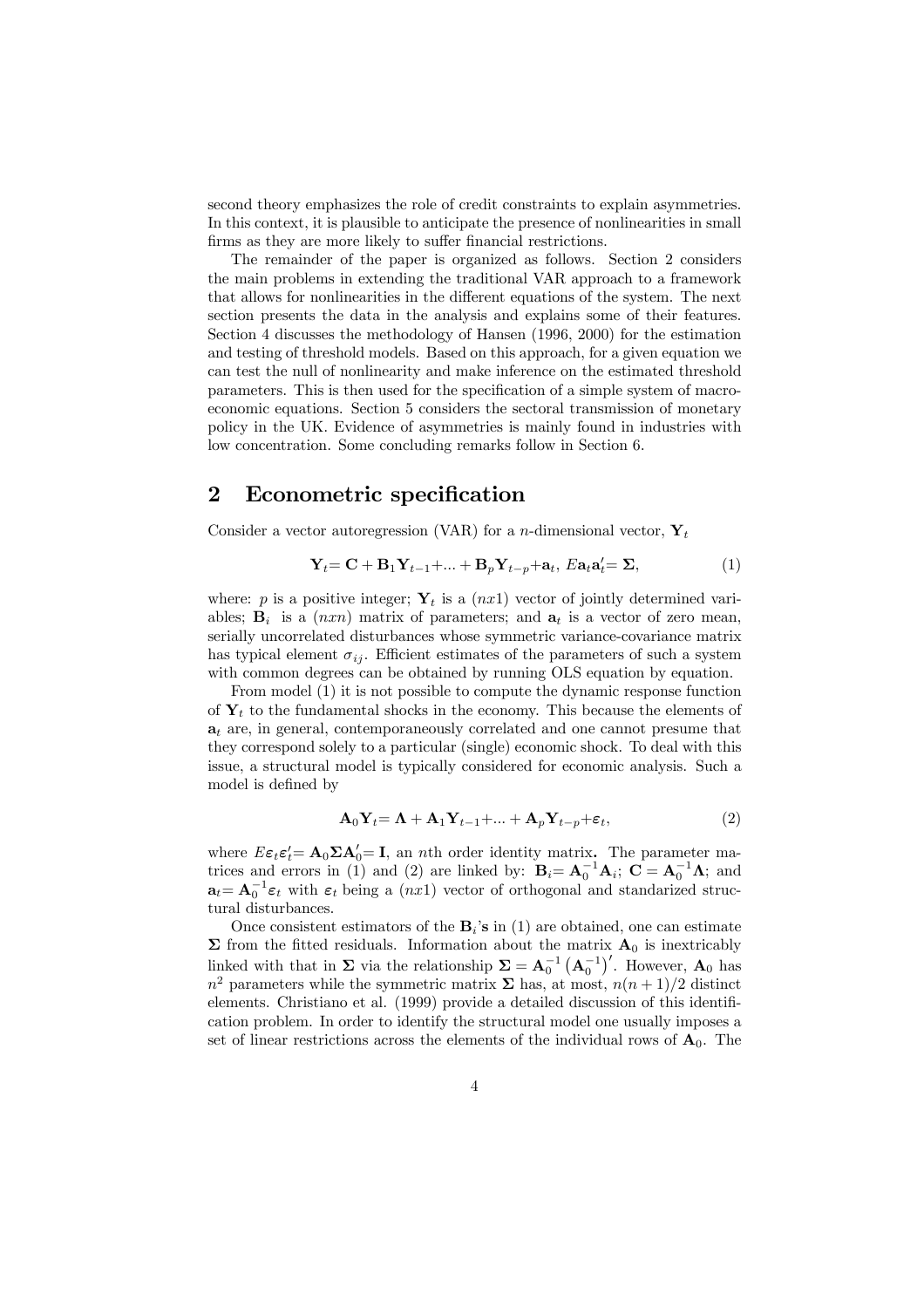concomitant order condition,  $(i)$ , specifies that it is necessary to specify at least  $n(n-1)/2$  restrictions, to get a sufficient condition for identification. Together with this condition, it is necessary,  $(ii)$ , that the diagonal elements of  $A_0$  be positive. However, these conditions are still not sufficient for identification. It is also necessary to ensure, (iii), that a neighbourhood of  $A_0$  cannot contain other matrices that fulfil the aforementioned conditions. This is ensured by imposing the additional restriction that the matrix derivative with respect to  $A_0$  of the equations defining  $\Sigma = A_0^{-1} (A_0^{-1})'$  is of full rank. By doing this, local identification is established. Global identification must be established on a case by case basis. As discussed by Christiano et al. (1999) sometimes this can be done analytically but, in many circunstances, ad hoc numerical search is necessary to determine if there are different matrices that fulfil the three restrictions  $(i)-(iii)$ in a neighbourhood of  $A_0$ . However, if the identification problem only involves systems of linear equations, local identification obtains if, and only if, global identification obtains.

When the model is identified, assuming  $Y_t$  to be covariance-stationary, one can use model (2) to compute the responses of variables in  $Y_t$  to fundamental shocks in different periods. Thus, computing impulse response functions in the linear case is straightforward for: 1) the parameters of the reduced form model (1) can be estimated efficiently equation by equation by OLS, as the regressors of the different equations are the same; and 2) dynamic response functions of  $Y_t$  to fundamental shocks can be obtained analytically from the moving average representation of model (2).

However, these two properties would not hold if the different equations in (1) were nonlinear. In order to see this, consider a specific kind of nonlinearity given by threshold vector autoregressive  $(TVAR)$  models<sup>1</sup>. The purpose of such threshold models is to allow for important nonlinearities in conditional expectations without requiring over liberal parameterizations. Moreover, they are relatively easy to specify and estimate the parameters of by comparison with many other nonlinear models for time series. This nonlinear threshold extension of model (1) is given by

$$
\mathbf{Y}_{t} = \begin{bmatrix} y_{1t} \\ \vdots \\ \vdots \\ y_{nt} \end{bmatrix} = \begin{bmatrix} X_{t}(\gamma_{1})' & 0 & & & & 0 \\ 0 & X_{t}(\gamma_{2})' & \cdots & & & \vdots \\ \vdots & \vdots & \ddots & \vdots & \vdots \\ 0 & \cdots & \cdots & X_{t}(\gamma_{n-1})' & 0 \\ 0 & \cdots & \cdots & 0 & X_{t}(\gamma_{n})' \end{bmatrix} \begin{bmatrix} \beta_{1} \\ \vdots \\ \beta_{n} \end{bmatrix} + \begin{bmatrix} a_{1t} \\ \vdots \\ \vdots \\ a_{nt} \end{bmatrix}
$$

where

⎡

⎤

$$
X_t(\gamma_i)' = \left( \begin{array}{cc} X'_t I(q_{t-d} \le \gamma_i) & X'_t I(q_{t-d} > \gamma_i) \end{array} \right),
$$
  

$$
X'_t = (1, y_{1t-1}, ..., y_{1t-p}, ..., y_{nt-1}, ..., y_{nt-p}),
$$

<sup>&</sup>lt;sup>1</sup>See Tong (1983) for an introduction to threshold models. In threshold models one can allow the relationship to be piece-wise linear but globally nonlinear. Regimes are determined by the position of a given variable with respect to one, or several, thresholds.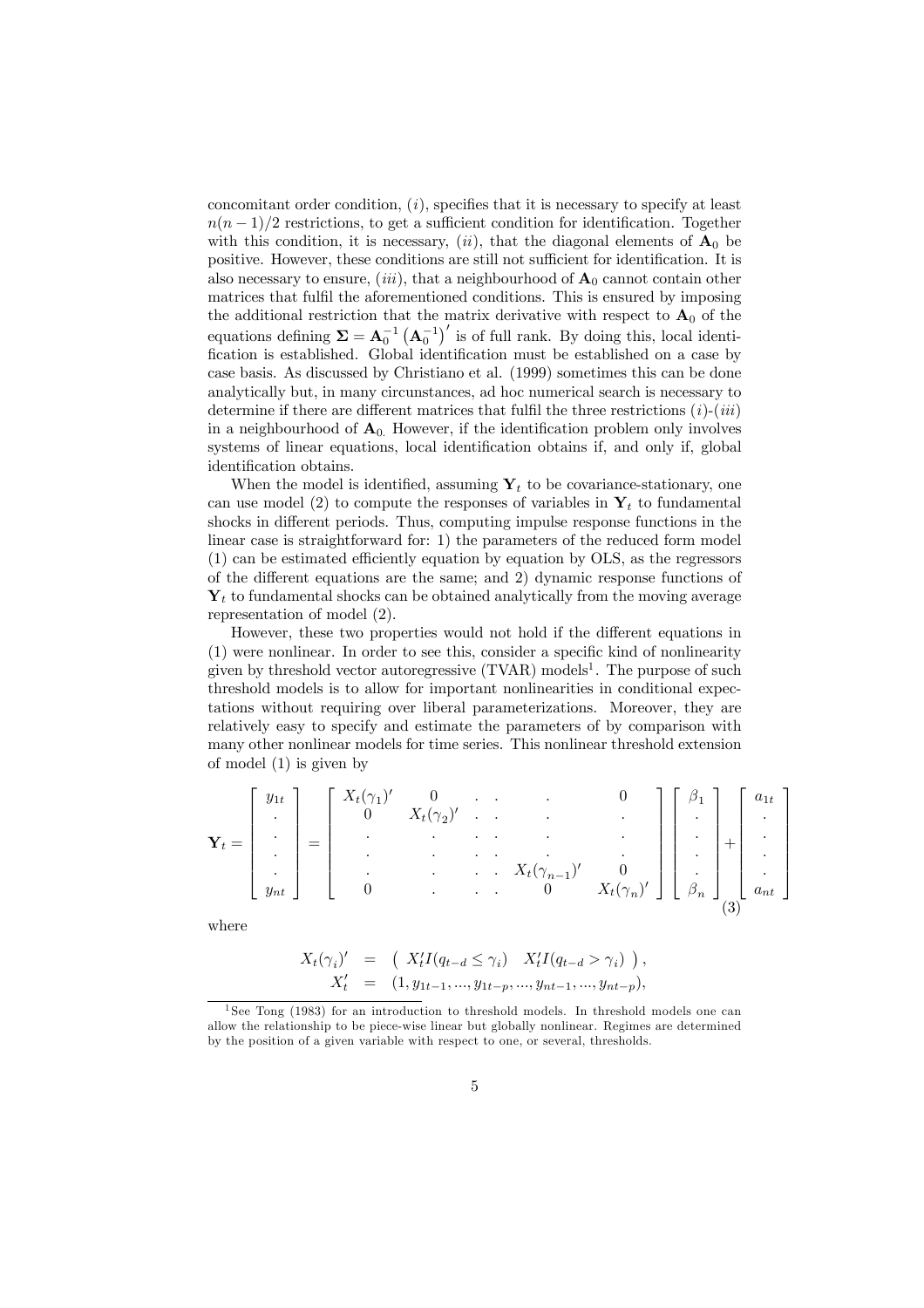$q_{t-d}$  and  $\gamma_i$  denote the threshold variable q with delay d and the threshold parameter in equation i, respectively;  $I(.)$  is an indicator function;  $\beta_i$  is a  $2(np+1)$ vector of slope parameters in equation i. Notice that, unlike the  $B_i$  parameters at (1),  $\beta_i$  has two blocks of size  $np+1$  and each block affects  $y_{it}$  depending on whether  $q_{t-d}$  is greater or less than (or equal to)  $\gamma_i$ . Finally,  $\mathbf{a}_t = (a_{1t},..., a_{nt})$ is as at  $(1)$ .

A standard threshold vector autoregressive (TVAR) model can be defined as a special case of (3) where the threshold parameter in the different equations is the same, (i.e.  $\gamma_1 = \gamma_2 = ... = \gamma_n$ ). Then, all the regressors in each equation are the same and OLS is an efficient estimator. However, if this is not the case, efficiency can be gained by using GLS.

When a model is linear, impulse response functions can be obtained analytically and are symmetric and independent of the history of the process. However, with threshold models, a different approach needs to be employed because the impact of fundamental shocks depends on the sign and size of the shock as well as on the history of the process. Koop et al. (1996) provide a discussion on this issue and propose a methodology based on Monte Carlo simulation of an equation system. Their suggested procedure is essentially based on the average between the simulation of a nonlinear system with and without imposing a particular fundamental shock in one of the equations. Impulse response functions with standard threshold VARs can be found in Balke (2000) and Atanasova (2003) and the procedure is extended here to permit differential thresholds.

In the remainder of this paper we proceed as follows. First, for a system of macro-equations for the UK economy, we test the null of linearity and, where necessary, estimate the threshold parameter in each of the equations. We also test if a common threshold can be imposed for the whole system. The tests in Hansen (1996) and Hansen (2000) are, respectively, used to address these two questions. It transpires that it is not the case that it is valid to impose a common threshold value across all equations. Consequently, the system parameters are estimated by GLS and the fitted system is used to simulate output reactions to interest rate shocks for thirteen manufacturing sectors in the UK.

### 3 Data description

This section describes some of the important features of the individual time series used in the analysis. Aggregate as well as sectorally disaggregate monthly time series are used. The aggregate series are: the Retail Price Index,  $(RPI)^2$ , as a measure of aggregate price level; the seasonally-adjusted Index of Output of Production Industries,  $(OPI)$ , as a measure of real activity<sup>3</sup>; the overnight interest rate set by the Bank of England,  $(r_0)$ , as a measure of monetary stance;

<sup>&</sup>lt;sup>2</sup>Using seasonally adjusted series of RPI does not lead to any material difference in the conclusions of this paper.

<sup>&</sup>lt;sup>3</sup>There is considerable evidence in the literature that, in the UK, short-term movements in manufacturing output are strongly correlated with movements in other output components; see Salazar et al. (1997) for a discussion.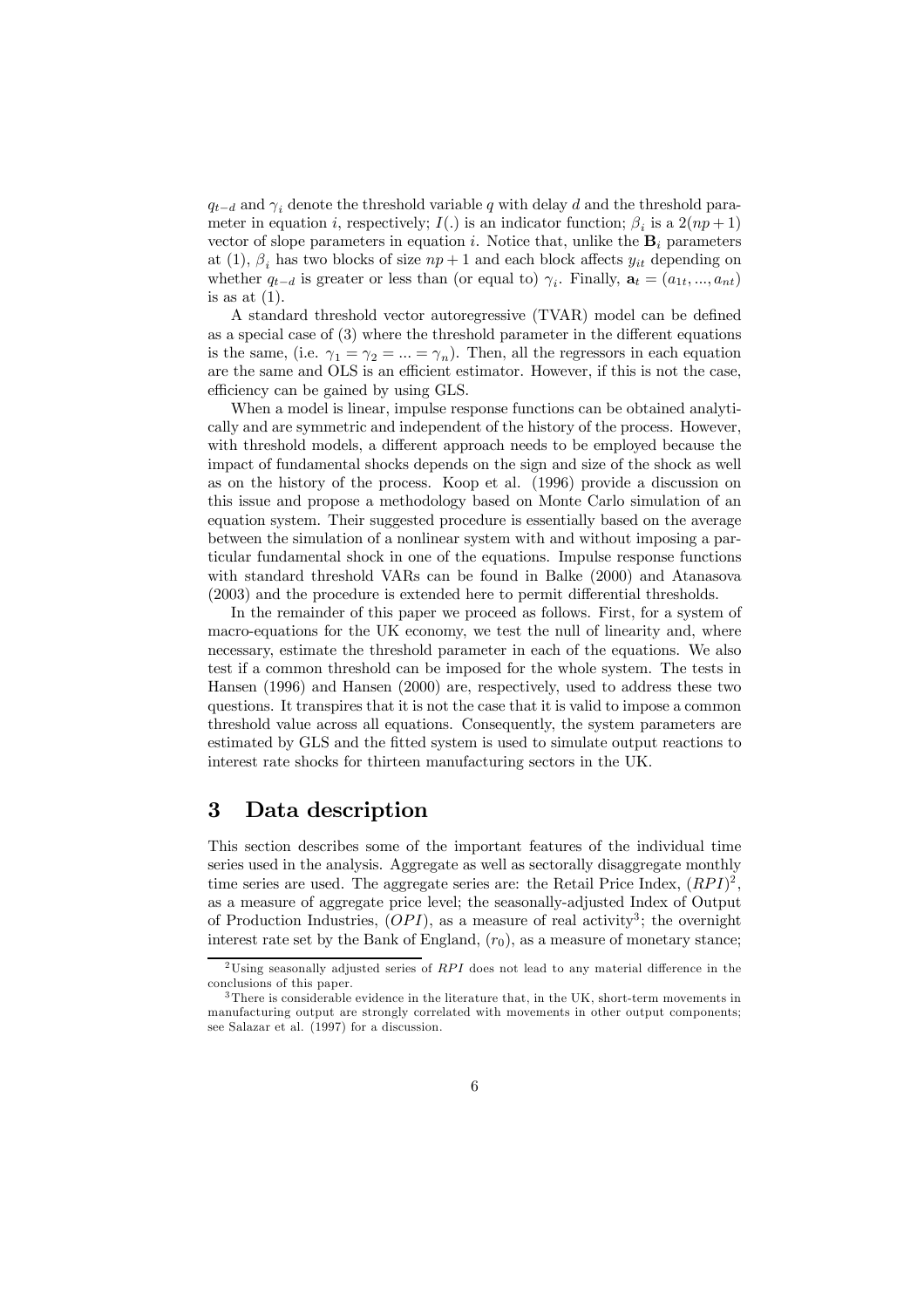and the sterling/dollar exchange rate,  $(E)$ , to measure the external influence in the UK economy.

Disaggregate seasonally-adjusted series of the OPI are used for the following manufacturing sectors:

DA- Manufacture of food products: beverages and tobacco;

DB- Manufacture of textiles and textile products;

DC- Manufacture of leather and leather products;

DD- Manufacture of wood and wood products;

DE- Manufacture of pulp, paper and paper products; publishing and printing;

DG- Manufacture of chemicals, chemical products and man-made fibres;

DH- Manufacture of rubber and plastic products;

DI- Manufacture of other non-metallic mineral products;

DJ- Manufacture of basic metals and fabricated metal products;

DK- Manufacture of machinery and equipment not elsewhere classified;

DL- Manufacture of electrical and optical equipment;

DM- Manufacture of transport equipment; and

DN- Manufacturing not elsewhere classified.

This classification is based on the Standard Industrial Classification, SIC(92). All the series, with the exception of  $r_0$ , are in natural logarithms and cover the period 1972:01-2003:12. They are available from the Office from National Statistics at the following URL: http://www.statistics.gov.uk.

The aggregate series are depicted in Figure 1. Inspection of the figure reveals that price and output series grow smoothly during the period under consideration and interest and exchange rate variables show little tendency to return to their mean. Series in first differences, on the other hand, show regular crossing points and no obvious trend. This suggests that series might be stationary after differencing. The disaggregate output data series are not presented to save space. However, like the aggregate OPI, they are clearly affected by the economic cycles in the UK during the period. More specifically, most of the series evidence the recessions of 1973-1975 and 2001-2003 and exhibit strong growth through the years 1986-1991. After differencing, figures and correlograms of the disaggregated series suggest that they might be stationary.

More formally, we employ the maximum of the forward and reverse Augmented Dickey-Fuller (ADF) tests advocated by Leybourne (1995) to test for unit roots on account of its superior power properties. It is, of course, necessary to choose the number of augmentation lags to account for serial correlation in the basic Dickey-Fuller regressions and this is done using the sequential approach of Ng and Perron (1995). The results are shown in Table 1.

For series in levels, the unit root null hypothesis cannot be rejected at conventional significance levels in practically all cases, except for the sectors DA and DD and even here the evidence against the null is neither strong nor unambiguous. However, the unit root null can be rejected at the 0.01 level for series in first differences for all variables and so we use all series in first differences in what follows. This approach is also adopted by Balke (2000) and Atanasova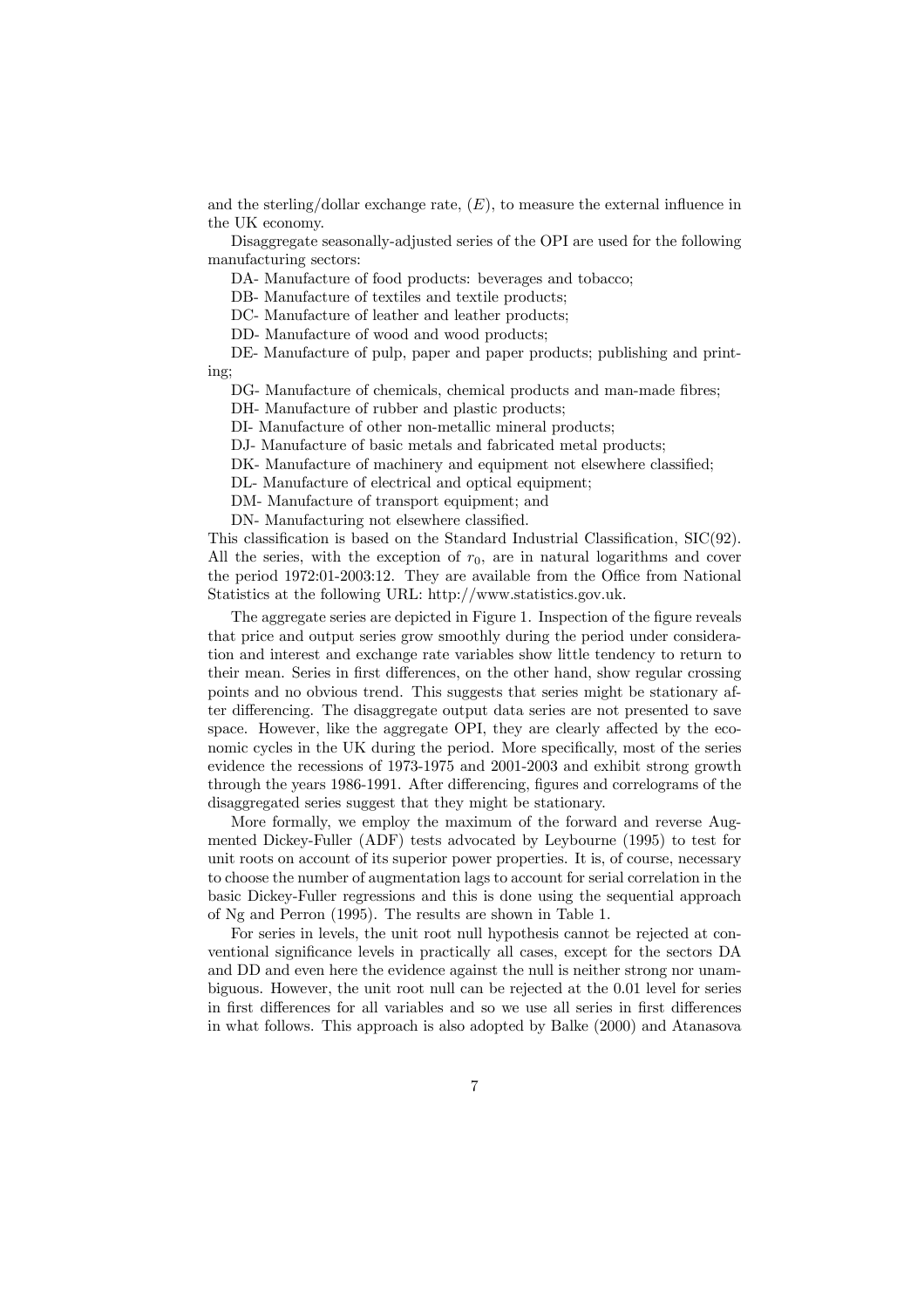(2003) and is consistent with the view that monetary policy is neutral in the long run. More specifically, there is a broad consensus among economists that, since it cannot affect output growth, monetary policymakers seek only to affect the fluctuations of cyclical output and inflation.

[INSERT FIGURE 1]

[INSERT TABLE 1]

### 4 Estimation of a simple UK macro model

We begin by specifying of a system of (potential) threshold equations for the UK economy and use the methodology of Hansen (1996, 2000) to estimate the parameters of the model and conduct inferences on them. A sectorally disaggregated analysis for manufacturing industry is deferred to the next section.

Macroeconomic models examining monetary policy issues generally involve the minimization of some quadratic loss function by a central banker subject to a linear dynamic system describing the economy; see Svenson (1997) and Clarida et al. (1999) for relevant examples. When the policy instrument is a short-term interest rate, this combination leads to a linear interest rate equation (or Taylor rule), whereby the monetary authority adjusts nominal interest rates to changes in relevant economic variables.

Recently, a number of papers have challenged the linear assumption that underlies the earlier analyses. They can be classified into two different groups. Firstly, authors such as Cukierman and Muscatelli (2003) and Dolado et al. (2000), inter alia, focus their attention on the possibility of asymmetries in the preferences of policy makers with respect to output and/or inflation. When the assumption of a quadratic loss function is substituted for by an asymmetric preference specification, a nonlinear interest rate equation results . Secondly, other authors consider the presence of asymmetries in the structure of the economy. For example, Schaling (1999) and Dolado et al. (2005) study the implications of a nonlinear Phillips curve for monetary policy.

We specify a  $(T)VAR$  system of macroeconomic equations in which parameter values of the different equations change depending on the position of the business cycle with respect to an endogenous threshold parameter. To capture the fact that different forms of nonlinearites may be present in different equations, the threshold parameter is allowed to be different in the different equations, though a common threshold variable is assumed throughout. The following endogenous variables are used:  $\Delta OPI$ ;  $\Delta RPI$ ;  $\Delta E$ ; and  $\Delta r_0$ . The common number of lags in the four equations is chosen on the basis of conventional specification tests for a linear model. Based on the Schwarz and Akaike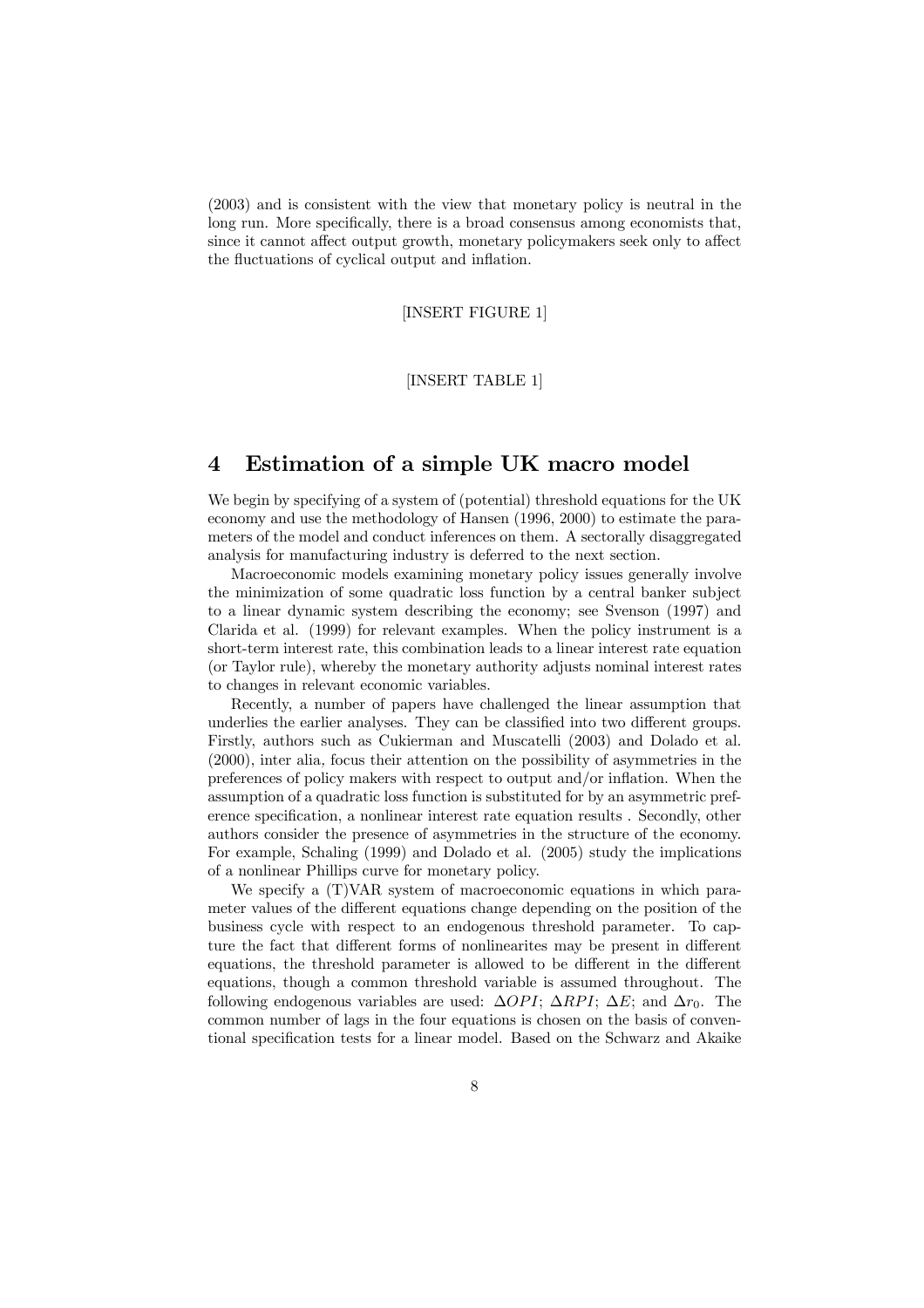criteria, the number of lags is set to two. Correlograms of residuals from estimation of the linear specification with two lags show no obvious structure.

Although, these equations have not been derived from a theoretical model, as typically occur in VAR models, it is straightforward to find an economic interpretation for them. For example, the first equation (for  $\Delta$ OPI) relates output growth to interest rate and other fundamentals. This can be though as an aggregate demand curve (AD). The second equation explains inflation as a function of output growth. It can be interpreted in terms of a Phillips curve (PC). The third is an exchange rate equation that extends a closed model to allow for open market considerations (ER) and the fourth defines a Taylor rule set by the monetary authority (TR). This TR reaction function can be interpreted as the result of the minimization of the loss function of the monetary authority subject to the AD, PC and ER curves. In common with all VAR-type systems, ours is backward looking as it only includes current and past information, but not expectations variables. However, this can be reconciled if we assume that expectations about future variables are formed from a combination of current and past information of the variables in the model. In this way, although we cannot interpret the slope parameters in the system economically, an analysis of the effect of structural shocks is still possible.

Given these equations, we make use of Hansen (1996, 2000) to deal with two fundamental issues: the estimation of each of the parameters in the aforementioned (T)VAR system; and to test for linearity and for a common threshold parameter in each of the equations.

#### 4.1 Estimation of a threshold model for a single equation

The use of stationary series is a basic requirement of the tests in Hansen (1996, 2000) that are applied in this section. Hansen develops the statistical properties of threshold models and shows that, while the threshold model is similar to a changepoint model from a computational point of view, this is not so from a distributional standpoint. However, Hansen (1996) in his Theorem 1 shows that the asymptotic distribution of the threshold estimator takes a similar form to that found in the changepoint literature under his assumptions. As indicated by Hansen (2000), the presence of trends can alter the asymptotic distribution of changepoint tests. Moreover, the asymptotic distribution of such estimates has not yet been developed for trending variables, but this does not concern us here as the first difference data modelled here appear free of trends, both deterministic and stochastic.

In the threshold autoregressive specification for each equation, the threshold variable,  $q_{t-d}$ , is taken to be one of  $\Delta OPI_{t-d}$ ,  $d = 1, 2$  in line with the maximum order of lag polynomials set in our analysis. Use of the sum of squares error criterion (compare Hansen, 1997, Table 4) indicates that  $q_{t-d} \equiv \Delta OPI_{t-1}$ should be selected. This seems reasonable on economic grounds as it is an obvious business cycle indicator for the recent past. Different potential values of the threshold parameter  $\gamma_i$  can be specified. However, there are, at most, T possibilities for this value and Hansen (1996) and others have suggested that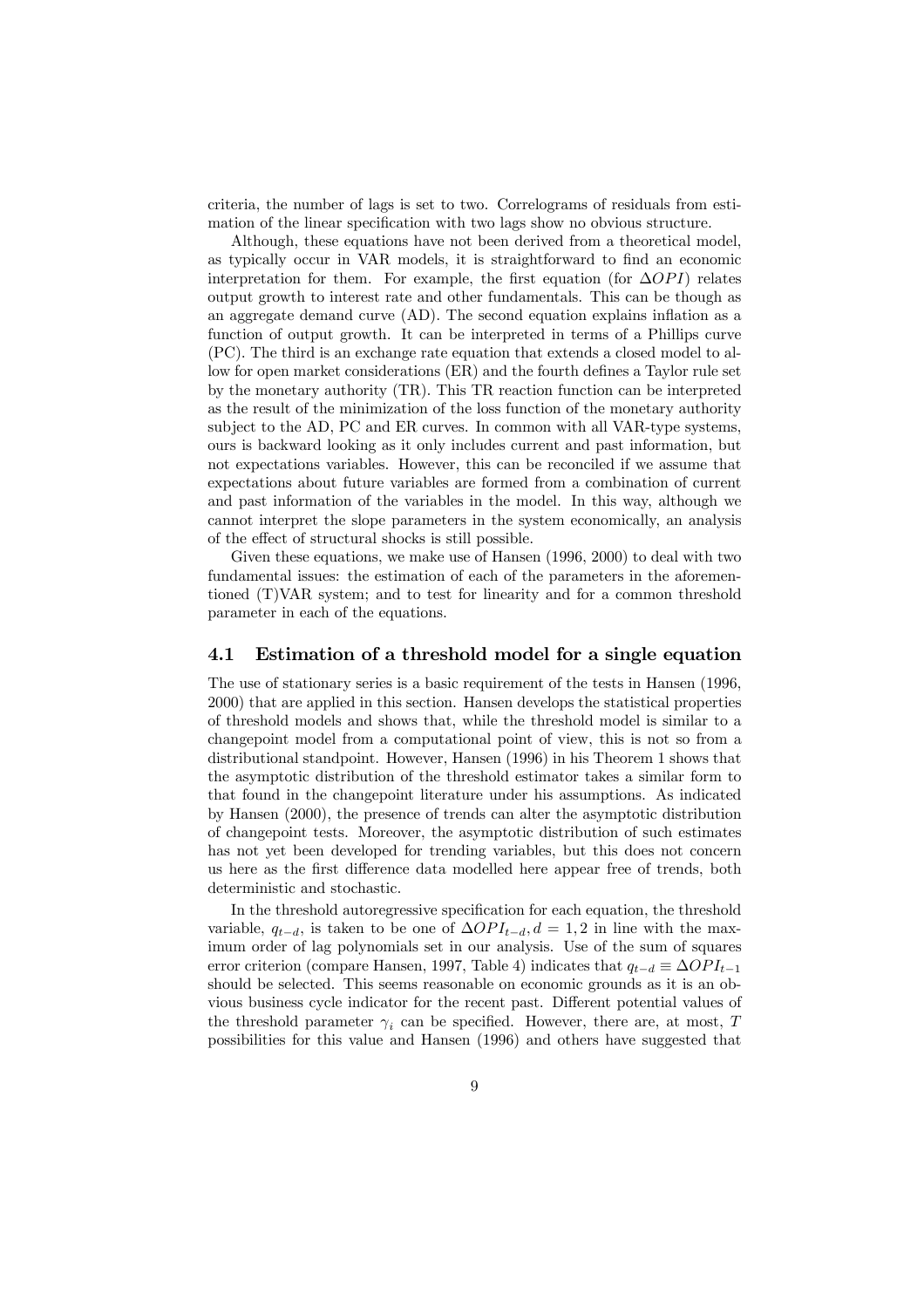it is inadvisable to use, perhaps, the extreme 15% at either end of the ranked values of  $q_{t-d}$ , leaving around 0.7T possible values for  $\gamma_i$ . The possibility that  $\gamma_i$ may vary across  $i = 1, 2, ..., n$  is not excluded here, though previous papers by Balke (2000) and Atanasova (2003) only consider the case of a single threshold value for all equations.

The procedure used by Hansen (1997) is used to estimate the parameters of the ith equation using sequential conditional least squares. This involves computing the least squares estimator of  $\beta_i$  using

$$
\widehat{\beta}_i = \left(\sum_{t=1}^T X_t(\gamma_i) X_t(\gamma_i)'\right)^{-1} \left(\sum_{t=1}^T X_t(\gamma_i) y_{it}\right)
$$
\n(4)

for a given value of  $\gamma_i$ . We obtain residuals of the equation by  $\hat{a}_{it}(\gamma_i) = y_{it} \widehat{\beta}'_i X_t(\gamma_i)$ , and compute the residual variance as

$$
\widehat{\sigma}_{iT}^2(\gamma_i) = \frac{1}{T} \sum_{t=1}^T \widehat{a}_{it} (\gamma_i)^2.
$$
\n(5)

Obviously, small sample adjustments to account for degrees of freedom could be incorporated in the error variance estimator.

The OLS estimator of  $\gamma_i$  is the value that minimizes (5):

$$
\widehat{\gamma}_i = \arg\min_{\gamma \in \Gamma} \widehat{\sigma}_{iT}^2(\gamma_i)
$$
\n(6)

For this minimization  $\gamma_i$  is assumed to be restricted to a bounded set  $\Gamma =$  $(\gamma \bar{\gamma})$ , where, as suggested above, Γ was selected a priori to contain 70% of the observations, trimming the bottom and top 15% quantiles of the threshold variable; see Hansen (1997).

Results of the estimation of the slope parameters for each of the reduced form equations are economically uninteresting and not reported here.

#### 4.2 Inference on the parameters of the model

Once the parameters are estimated two issues need to be addressed: (i) to test for linearity of the slope parameters (i.e. no evidence of change in slope and hence no threshold); and (ii) inference about any threshold parameter,  $\gamma_i$ . With regard to the test of linearity, as pointed by Hansen (1996), the Wald statistic for such a test does not follow a standard distribution. This is because  $\gamma_i$  is not identified under the null hypothesis. However, appropriate asymptotic critical values can be found by bootstrap methods using the procedure described in Hansen (1996, Section 3).

Table 2 exhibits the Wald statistic to test for linearity in each of the equations. The results show that it is possible to reject the null of linearity in two cases at conventional significance levels, but not in the cases of the PH and AD curves. The case of the AD equation is somewhat problematic, as the pvalue of the statistic is 0.08. To deal with this issue, we actually developed the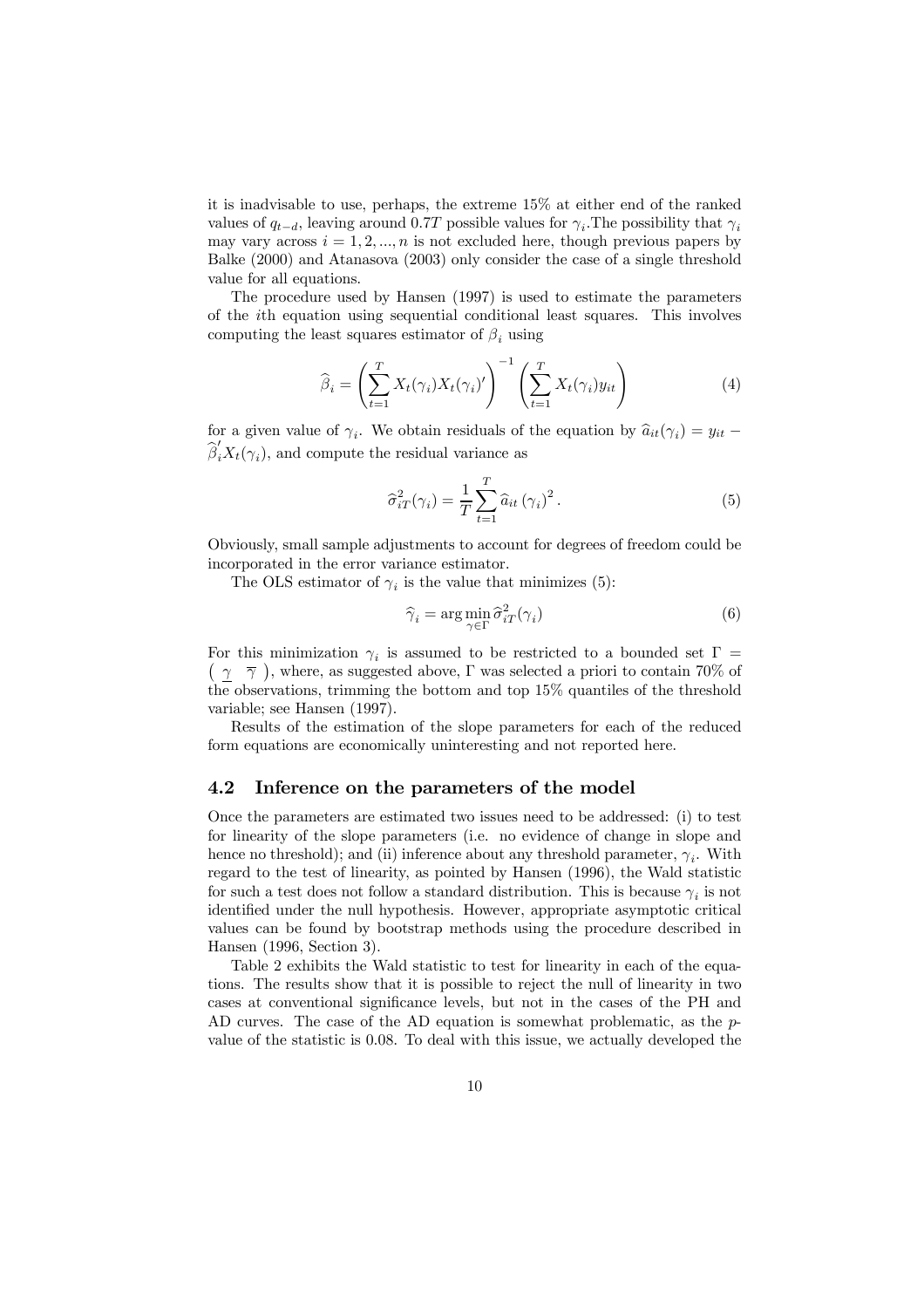subsequent analysis in both situations (with a linear and with a nonlinear AD equation), but no important differences between these two cases were found. Given that the case with a nonlinear AD curve is a more general specification, this is the case reported here.

#### [INSERT TABLE 2]

Proceeding by acknowledging the existence of a threshold parameter in three of the equations, the next task is to test if a common threshold parameter applies to the three nonlinear equations. It is also useful to test  $H_0$ :  $\gamma_i = 0$  for each of the nonlinear equation as this is the (exogenous) threshold typically imposed in many papers in the literature on real business cycle. To do this we use the methodology proposed by Hansen (2000). He establishes an asymptotic distribution for the least squares estimator of the threshold that is free of nuisance parameters under fairly general conditions. A suitable likelihood ratio statistic  $LR_{it}(\gamma_0)$  for testing the null hypothesis  $H_0 : \gamma = \gamma_0$  in the *i*th equation of the system is given by

$$
LR_{iT}(\gamma_0) = T\left(\frac{\widehat{\sigma}_{iT}^2(\gamma_0) - \widehat{\sigma}_{iT}^2(\widehat{\gamma}_i)}{\widehat{\sigma}_{iT}^2(\widehat{\gamma}_i)}\right) \tag{7}
$$

with rejection of  $H_0$  being warranted for sufficiently large values of the calculated test statistic.

Theorem 2 in Hansen (2000) shows that

$$
LR_{iT}(\gamma_0) \stackrel{d}{\rightarrow} \varsigma
$$

where

$$
\varsigma = \max_{s \in R} \left[ 2W\left(s\right) - \left|s\right| \right]
$$

and  $W(s)$  is defined as a two-sided Brownian motion on the real line such that

$$
W(s) = \begin{cases} W_1(-s) & s < 0 \\ 0 & s = 0 \\ W_2(s) & s > 0 \end{cases}
$$

with  $W_1(s)$  and  $W_2(s)$  being two independent standard Brownian motions on [0,∞]. The distribution function of  $\varsigma$  is a standard result and is given by  $P(\varsigma \leq \varsigma)$  $f(x) = (1 - e^{-x/2})^2$ . Critical values can be obtained from the direct inversion of the distribution function and the p-value of an observed test statistic can readily be calculated.

Hansen (2000) also proposes the construction of confidence regions based on the likelihood statistic  $LR_{iT}(\gamma)$ . To obtain the desired asymptotic confidence region at level as  $1 - \alpha$ , let  $c_{\varsigma}(1 - \alpha)$  be the  $(1 - \alpha)$ -level critical value for  $\varsigma$ . Then

$$
\Gamma_i = \{ \gamma_i : LR_{iT}(\gamma_i) \le c_{\varsigma} (1 - \alpha) \}
$$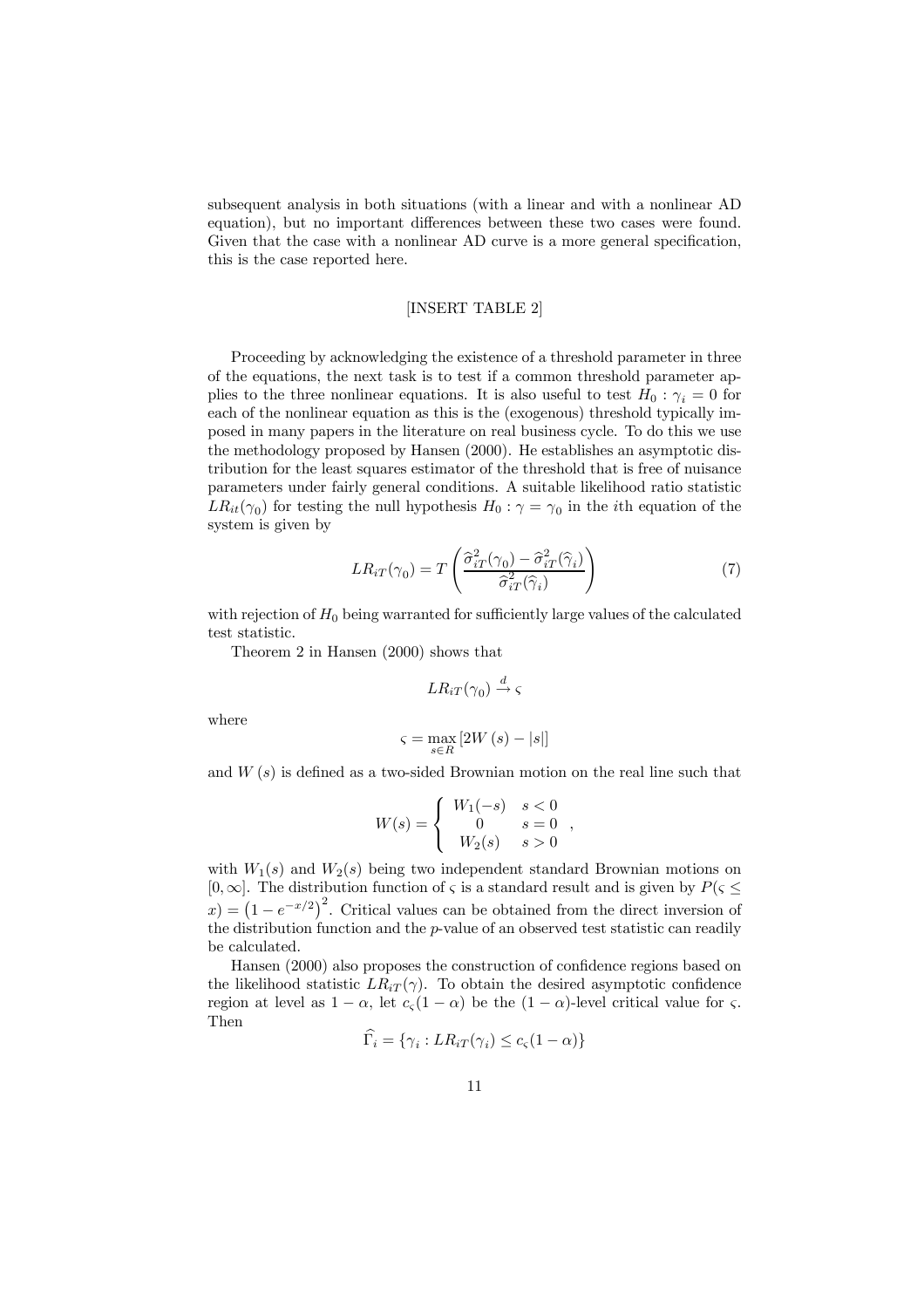provides an asymptotic  $(1 - \alpha)$ -level confidence region for  $\gamma_i$ . Typical values for  $\alpha$  are, of course, 0.01, 0.05 and 0.1.

Table 3 shows the estimation of the threshold,  $\hat{\gamma}_i$ , and a 95% confidence region ( $\alpha = 0.05$ ) for each of the equations. Note that the estimated threshold parameter clearly differs across equations.

### [INSERT TABLE 3]

The value of the likelihood ratio test statistics,  $LR_{iT}(\gamma)$ , for the imposition the threshold estimated in one of the equations in all the other nonlinear equations of the system are given in Table 4. This table also includes a test for a threshold equal to zero in each of the equations. Notice that at the 0.01 significance level we only fail to reject imposing the estimated threshold of the E in the TR equation.

#### [INSERT TABLE 4]

It can be concluded from this analysis that threshold estimates are different across the different equations of the system and only the Phillips curve does not show evidence of nonlinearity. The failure to detect asymmetries in the Phillips curve is not uncommon in the literature; see Laxton et al (1999) for a discussion. Therefore the system of equations can be regarded as a system of seemingly unrelated equations where one equation is linear and each of the nonlinear equations has its own threshold.

# 5 Sectoral transmission of monetary policy shocks in the UK

This section considers an additional endogenous variable for sectoral output growth to obtain a new system of equations that includes a particular sectoral growth variable and the macroeconomic variables already considered in the previous section. Thus there are as many systems of equations as number of manufacturing sectors in the analysis. Each of the systems is used to estimate sectoral output reactions to interest rate shocks using the impulse response function procedure in Koop et al (1996). The structural models are identified by imposing a recursiveness assumption. This scheme is simple and has seen widespread use in previous studies. In this analysis we use the causal ordering  $\Delta$ OPI,  $\Delta$ RPI, $\Delta E$ , $\Delta r_0$  and, finally, the relevant sectoral output growth. This ordering assumes that the overnight interest rate does not have a contemporaneous impact on the other macroeconomic variables, but that these variables do affect the behaviour of monetary policy makers contemporaneously. For example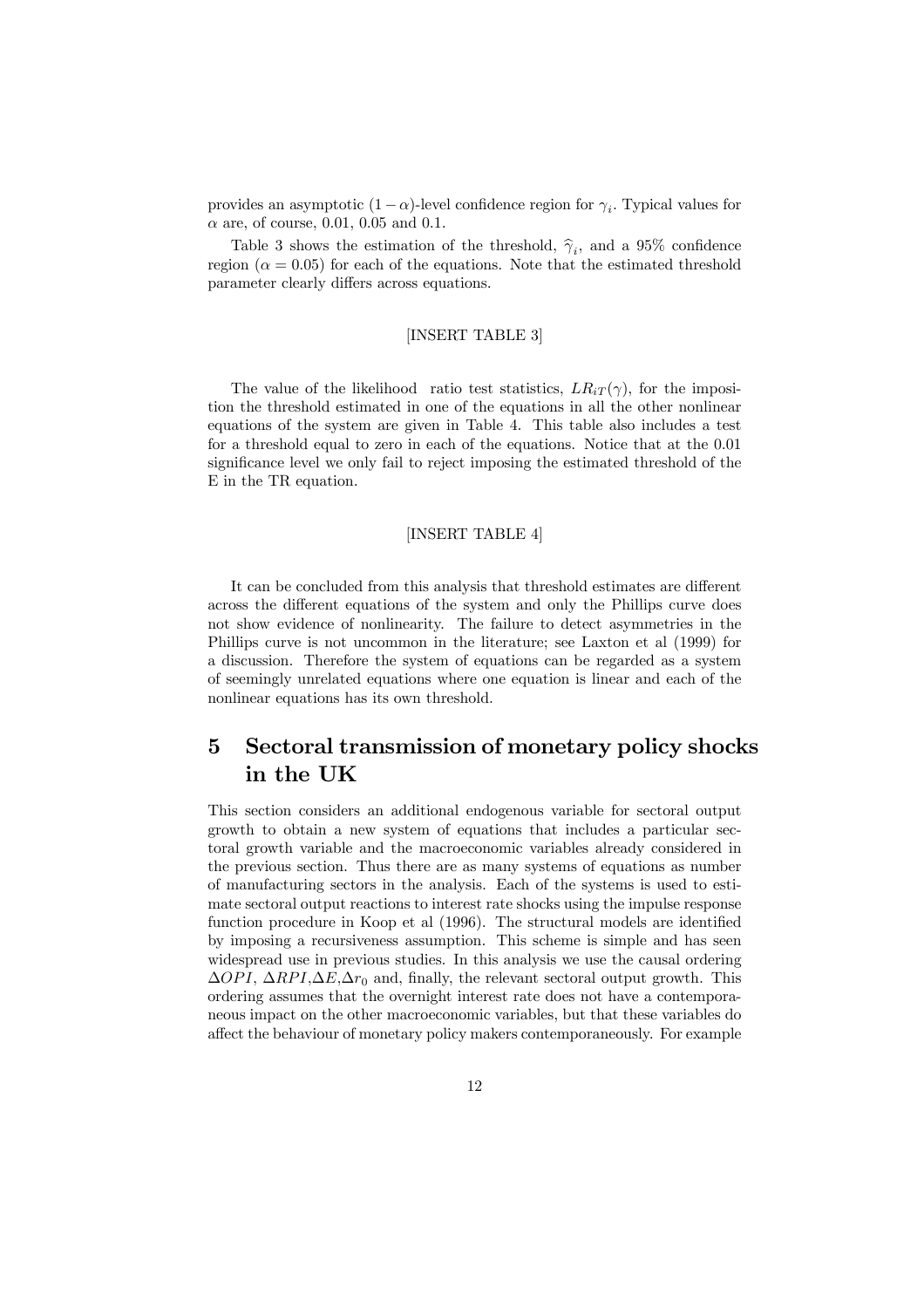Bernanke and Blinder (1992) and Wright (2002) both have recursive structures with similar forms. However, investigations not reported here indicate that the use of alternative plausible orderings makes little difference.

Equations in the reduced form model (3) are estimated with two lags as in the previous case. Each of the sectoral systems comprises the four macroequations specified in Section 4 and an additional equation that relates sectoral output growth to both its own lagged values and the different (lagged) macrovariables. This specification is economically plausible, since it is reasonable to argue that macro-economic variables are affected by aggregate information but not by sectoral output growth. For example, when central bankers set an overnight interest rate, they are concerned with fluctuations in aggregate output rather than output variations in a specific sector. The specification differs from standard VAR models that impose identical explanatory variables in all the equations. However, this presents no difficulties in this context as the system parameters are estimated by GLS.

As in the previous section, we first test the null of linearity in each of the sectoral equations and the results of the tests can be found in Table 5. Broadly speaking, the null of linearity cannot be rejected in highly concentrated sectors. More specifically, the null of linearity can only be rejected in certain sectors with a market share of the 10 largest firms in the sector at a level below the average, except for DG (Manufacture of chemicals, chemical products and manmade fibres). A plausible explanation may be that low concentrated sectors are dominated by small firms and often they are likely to be affected by financial constraints and economic uncertainty in downturn periods; these results are consistent with Canepa and Stoneman (2002). They show that the impact of financial constraints is bigger in high technological sectors and in those with small firms. Furthermore, they explicitly mention Chemicals and Machinery as two technological sectors. Next we test if the estimated thresholds in the macro-equations can be imposed in the different equations of the system but the null was rejected in all cases; see Table 6 for details.

### [INSERT TABLE 5]

#### [INSERT TABLE 6]

Once the threshold parameters are estimated (they are given in the leftmost column of figures in the table), the slope parameters in the thirteen sectoral systems of equations are estimated by feasible generalized least square. With each system we estimate the sectoral reactions to unexpected shocks in the interest rate equation using the approach in Koop et al (1996). A more detailed explanation of this procedure can be found in the Appendix. In the simulations some of the equations are linear, e.g. the Phillips curve and output growth in some of the sectors, and each of the nonlinear equations has its own threshold. Unsurprisingly, we do not find evidence of asymmetry in the linear sectors.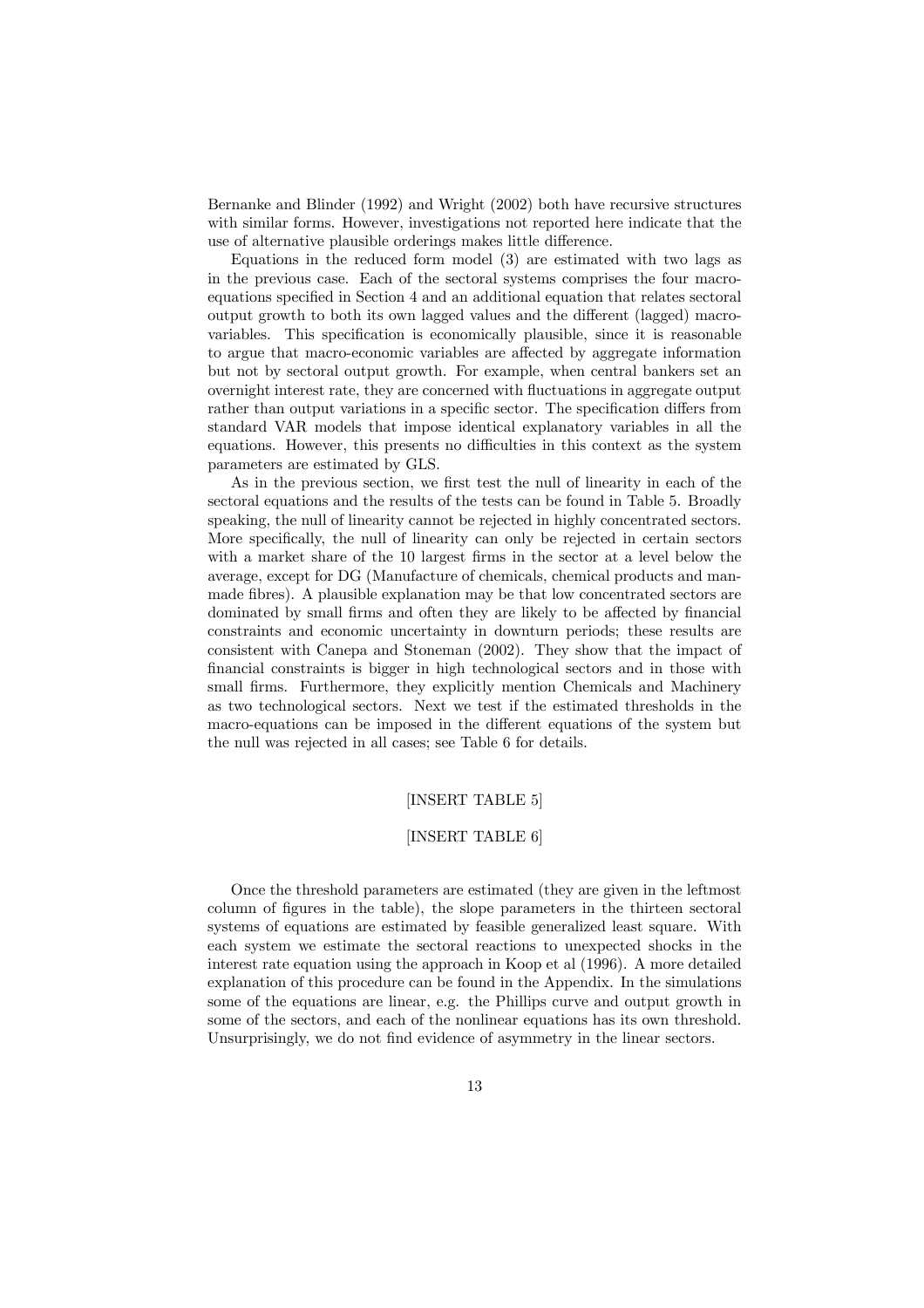Sectoral reactions for the nonlinear sectors are of interest. Figure 2 shows cumulative reactions to an interest rate shock in low growth and high growth periods. High and low growth periods are classified according to the position of  $\Delta OPI_t$  with respect to the threshold parameter in the TR curve when the shock occurs. However, these reactions depend asymmetrically on the size and sign of the shock in that asymmetries become more evident the smaller is the size of the shock and negative interest rate shocks have a bigger impact on output than positive ones. The figures presented are for the case where the size of shock is 25 basis points as this is a standard interest rate movement by the Bank of England for the period under analysis. However, the substantive conclusions of the paper remain unaltered when shocks of different size and sign are used.

It can be seen that an increase in interest rate has a negative effect on sectoral output growth in practically all cases which is consistent with economic theory<sup>4</sup>. A feature of these reactions is that there are important asymmetries depending on the business cycle in two sectors: Manufacture of textiles and textile products; and Manufacture Not Elsewhere Classified and, in these industries, reactions are stronger when the shock occurs in the expansion period.

### [INSERT FIGURE 2]

At least two alternative theories may be helpful in explaining the results. First, the fact that sectors that are more likely to suffer financial constraints are more sensitive to monetary shocks in the low growth period compared to the high growth period is consistent with the arguments of Dale and Haldane (1995). They compare output reactions to monetary shocks in personal and corporate sectors in the UK finding stronger reactions for the corporate sector. They suggest that financial restrictions can weaken the effects of monetary policy if they result in the marginal interest rates on loans becoming sticky in response to official rate changes. Our results also seem to be consistent with the model in Abel and Eberly (1999) which shows that uncertainty weakens the response of investment to demand shocks. It may be the case that periods of low economic growth are typically associated with higher uncertainty and technological sectors and low market share sectors are more likely to be affected by this economic uncertainty.

### 6 Concluding remarks

This paper reports and analyzes the asymmetric effects of monetary policy in 13 industrial sectors of the UK economy. Unlike recent research on multivariate threshold systems, we do not impose threshold parameters in the different equations to be the same. The use of econometric tests proposed by Hansen (1996,

<sup>&</sup>lt;sup>4</sup>The only exception to this is in sector Manufacture of Machinery and Equipment Not Elsewhere Classified. One reason may be that reactions in this sector are very erratic in the first few months.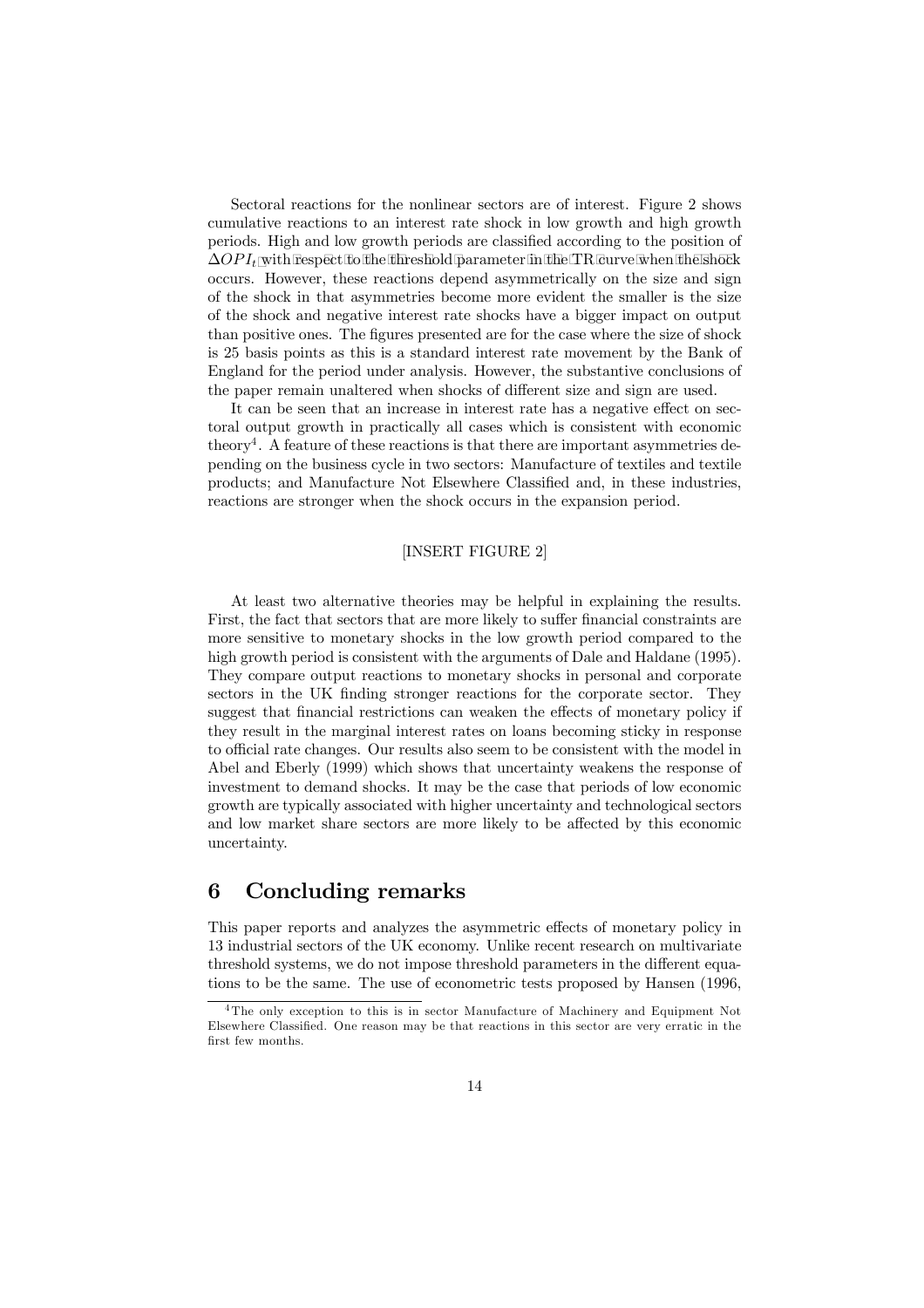2000) forms an important part of our approach. We find the null of linearity cannot be rejected for every equation in the system. In particular, there is insufficient evidence to reject the null in the equation for inflation and in some of the industrial sectors. Often these sectors are highly concentrated. Based on the results of using the test in Hansen (2000), an exogenous threshold equal to zero cannot be imposed in any of the equations. This is a relevant result as many papers in the previous literature impose this exogenous threshold to analyze different types of asymmetries. Finally, in general, a common threshold cannot be imposed for all the equations in the system. These results justify the use of systems of simultaneous equations that do not require the same specification for each of the constituent equations.

The estimated the systems of simultaneous equations are used to simulate the effect of unexpected interest rate shocks on sectoral output. Our results provide evidence of both cross-sectional differences across industries and asymmetric effects of monetary shocks for some sectors. We find that industries with low levels of concentration (termed market share and measured by the share of the largest 10 firms in an industry), such as Manufacture of textiles and textile products and Manufacture not elsewhere classified, are more prone to be affected differently by interest rate shocks depending on the business cycle. The results strongly support the use of a sectoral approach for the analysis of monetary transmission as these asymmetries for specific sectors could be masked in an aggregate approach.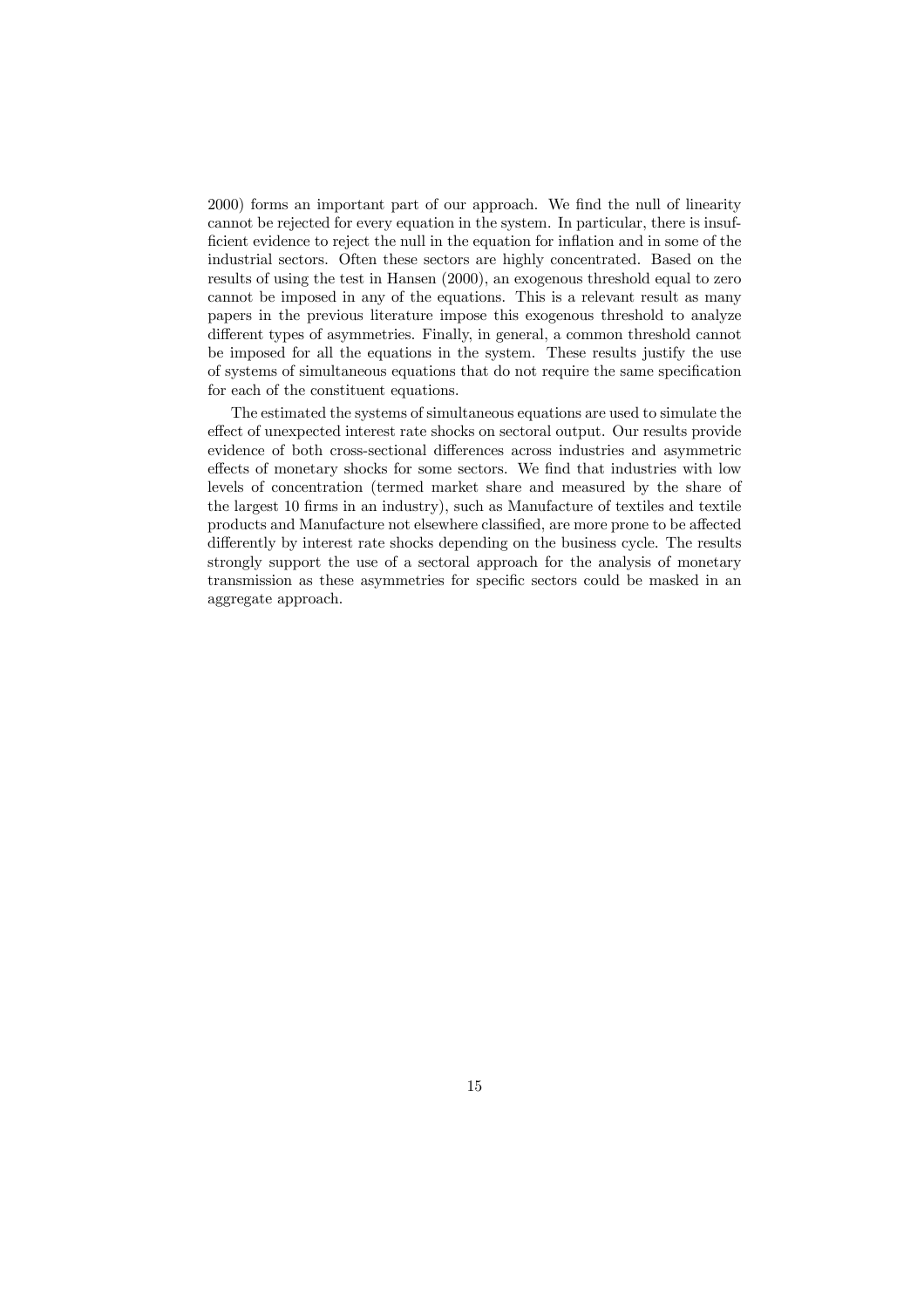# References

Abel, A.B. and J.C. Eberly, 1999, The effects of irreversibility and uncertainty on capital accumulation, Journal of Monetary Economics, 44, 339-377.

Atanasova, C., 2003, Credit market imperfections and business cycle dynamics: a nonlinear approach, Studies in Nonlinear Dynamics and Econometrics, 7, Issue 4, Article 5.

Ball, L. and G. Mankiw, 1994, Asymmetric price adjustment and economic fluctuations, Economic Journal, 104, 247-61.

Balke, N., 2000, Credit and economic activity: credit regimes and nonlinear propagation of shocks, Review of Economics and Statistics, 82, 344-349.

Barth, M.J., and V.A. Ramey, 2001, The cost channel of monetary transmission, in: NBER Macroeconomic Annuals 2001B, eds., B. Bernanke and K. Rogoff (MIT Press, Cambridge, MA) 199-240.

Bernanke, B.S. and A.S. Blinder, 1992, The federal funds rate and the channels of monetary transmission, American Economic Review, 82, 901-921.

Bernanke, B.S, M. Gertler, M., and S. Gilchrist, 1996, The Financial accelerator and the flight to quality, Review of Economics and Statistics, 18, 1-15.

Canepa, A. and P. Stoneman, 2002, Financial constraints on innovation: a European cross country study, Working Paper No 02-11, The United Nations University, Maastricht.

Christiano, L.J., M. Eichenbaum and C. Evans, 1999, Monetary shocks: What we have learned and to what end, in: Handbook of macroeconomics, eds., J.B.Taylor, M.Woodford, Volume A, North-Holland, 65-148.

Clarida, R., J., Gali and M. Gertler, 1999, The science of monetary policy: a new Keynesian perspective, Journal of Economic Literature, 37, 1661-1707.

Cukierman, A. and A. Muscatelli, 2002, Do central banks have precautionary demands for expansions and for price stability?, Working paper, University of Glasgow.

Dale, S. and A.G. Haldane, 1995, Interest rates and the channels of monetary transmission: some sectoral estimates, European Economic Review, 39, 1611-26.

Dedola, L. and F. Lippi, 2005, The monetary transmission mechanism: evidence from industries of five OECD countries, European Economic Review, forthcoming.

Dolado, J.J, R. María Dolores, and M. Neveira, 2000, Asymmetries in monetary policy: evidence of four central banks, CEPR Discussion Paper n. 2441.

Dolado, J.J., R. María Dolores and M. Neveira, 2005, Are monetary-policy reaction functions asymmetric?: the role of nonlinearity in the Phillips cure, European Economic Review, 49, 485-503.

Greenwald, B. and J. Stiglitz, 1993, Financial market imperfections and business cycles, Quarterly Journal of Economics, 108, 77-114.

Hamilton, J.D., 1994, Time Series Analysis, Princeton University Press.

Hansen, B.E., 1996, Inference when a nuisance parameter is not identified under the null hypothesis, Econometrica, 64, 413-30.

Hansen, B.E, 1997, Inference in TAR Models, Studies in Nonlinear Dynamics and Econometrics, 2, Issue 1, Article 1.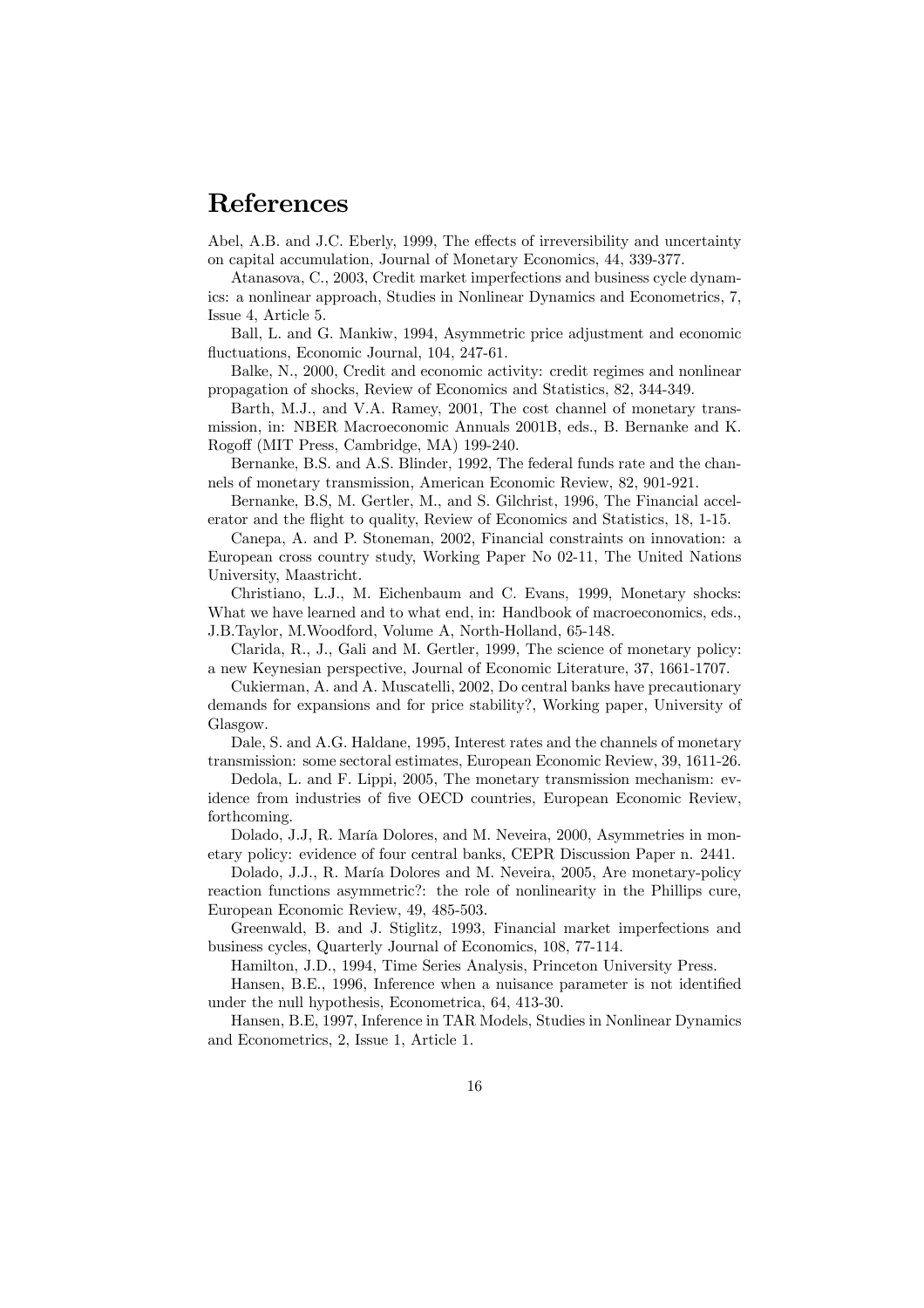Hansen, B.E., 2000, Sample splitting and threshold estimation, Econometrica, 68, 575-603.

Kiyotaki, N. and J. Moore, 1997, Credit cycles, Journal of Political Economy, 105, 211-48.

Koop, G., M.H. Pesaran. and S.M. Potter, 1996, Impulse response analysis in nonlinear multivariate models, Journal of Econometrics, 74, 119-147.

Laxton, D., D.Rose and D. Tambakis, 1999, The case for asymmetry in the U.S. Phillips curve, Journal of Economic Dynamics and Control, 23, 1459-1485.

Leybourne, S.J., 1995, Testing or unit roots using forward and reverse Dickey-Fuller regressions, Oxford Bulletin of Economics and Statistics, 57, 559-571.

Ng, S. and P. Perron, 1995, Unit root tests in ARMA Models with datadependent methods for the selection of the truncation lag, Journal of the American Statistical Association, 429, 268-281.

Salazar, E., R. Smith, M.Weale and S.H. Wright, 1997, A monthly indicator of GDP, National Institute Economic Review, 161, 84-90.

Schaling, E., 1999, The non-linear Phillips curve and inflation forecasting targeting, Working paper No. 98, Bank of England.

Sims, C.A., 1980, Macroeconomic and reality, Econometrica, 48, 1-48.

Sims, C.A., 1992, Interpreting the macroeconomic time-series facts: the effects of monetary policy, European Economic Review, 36, 975-1011.

Svenson, L. E. O., 1997, Inflation forecasting targeting: implementing and monitoring inflation targets, European Economic Review, 41, 1111-1146.

Tong, H., 1983, Threshold Models in Nonlinear Time Series Analysis, Lecture Notes in Statistics, 21, Berlin:Springer.

Wright, S., 2002, Monetary policy, nominal interest rate, a long-horizon inflation uncertainty, Scottish Journal of Political Economy, 40, 61-90.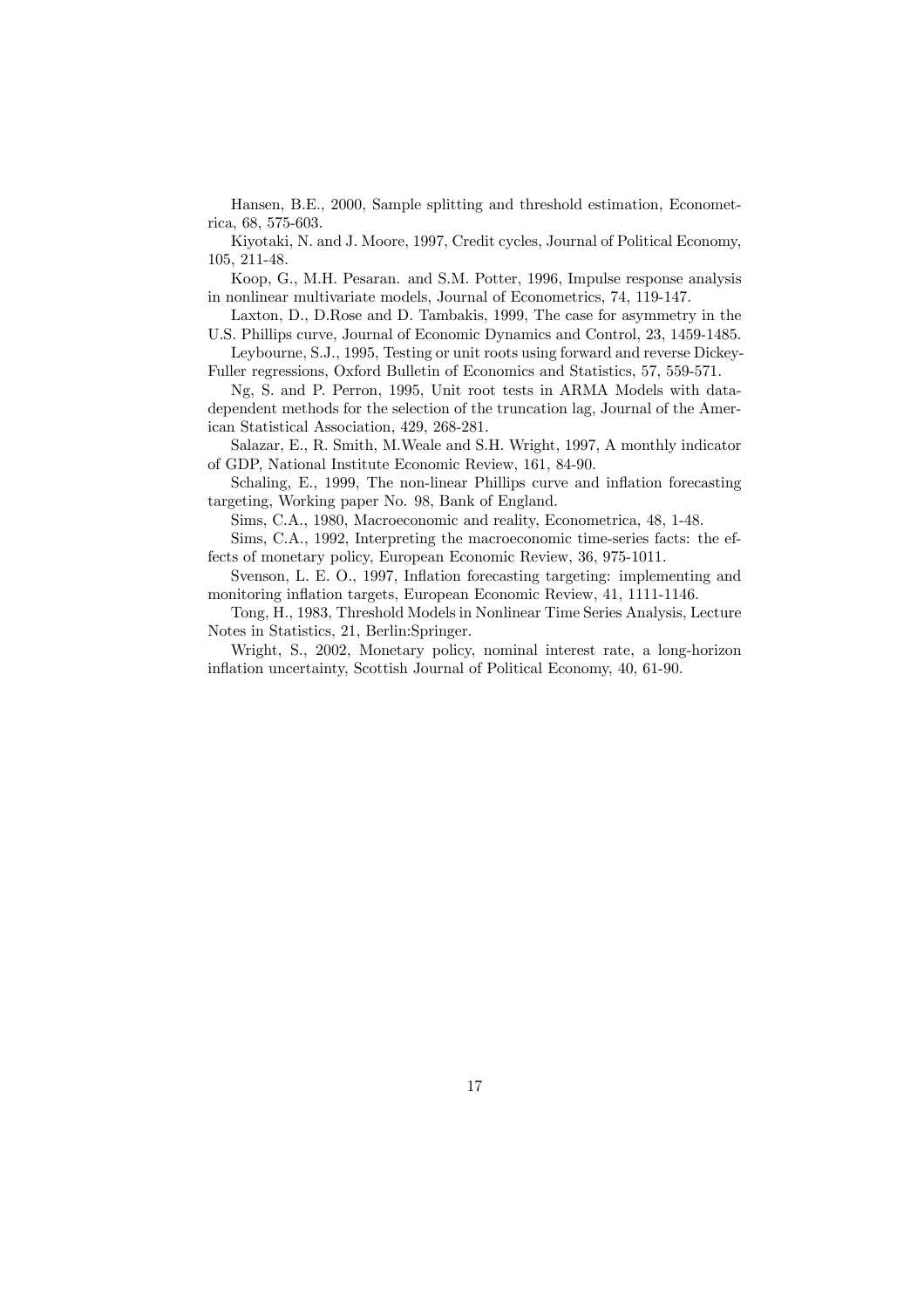# Appendix

# Estimation of the impulse-response function

This appendix describes the procedure to estimate the impulse-response function along the lines of Atanasova (2003). In this paper, the procedure is considered for the analysis of sectoral output reactions to interest rate shocks. The steps followed in order to obtain the (generalized) impulse-response function are described below.

- The first step is to estimate the parameters for the different equations in the nonlinear system. This is done using Hansen (1997). Then, conditional on the threshold parameters chosen, slope parameters in the system of equations are computed by iterative feasible generalized least squares.
- Pick a starting value  $w_t$ . If we denote output growth in sector i at time t as  $s_{it}$  then  $w_t$  can be defined as  $w_t = (\Delta OPI_t, \Delta RPI_t, \Delta E_t, \Delta r_{0t}, s_{it})'$ . This vector is used to initiate the simulation of the sectoral (T)VAR system in the subsequent steps.
- Pick a sequence of of 5-dimensional shocks. This is done by using the inverse of a Cholesky factorization of the estimated covariance matrix. This transforms the estimated errors of the nonlinear model in contemporaneous orthogonal shocks  $(\widehat{\epsilon}_t)$ . That is,  $\widehat{\epsilon}_t = P^{-1}\widehat{a}_t$ , where  $\widehat{a}_t$  are the residuals of the model and  $P$  is the lower triangular Cholesky decomposition of the residuals. Draw a sequence of these shocks randomly and independently (with replacement) which is denoted by  $\{\widehat{\varepsilon}_1,\widehat{\varepsilon}_2, ..., \widehat{\varepsilon}_h\}$ , where  $h = 1, ..., H$ . Here  $h$  represents the time horizon in the simulation and  $H$  is the number of months we want to simulate after the shock occurs. The residuals thus obtained are recovered by  $\hat{a}_t = P\hat{\epsilon}_t$ . We also consider the same sequence of shocks, except that a shock of size 0.25 is imposed on the fourth element of  $\hat{\epsilon}_1$ . The reason for this is that we need to analyze the effects of a shock in  $\Delta r_{0t}$ . The sample of residuals recovered is denoted  $\hat{a}_t^*$ .
- Simulate the evolution of  $Y_{t+h}$  using  $w_t$  and one sample of residuals  $\hat{a}_{t+h}$ . The values thus obtained were denoted by  $Y_{t+h}(w_t, \hat{a}_{t+h}), h = 1, ..., H$ .
- Then simulate the evolution of  $Y_{t+h}$  using  $w_t$  and one sample of residuals  $\hat{a}_{t+h}^*$ . The values thus obtained were denoted by  $Y_{t+h}(w_t, \hat{a}_{t+h}^*)$ ,  $h =$  $1, ..., H$ .
- The last two steps are repeated  $R$  times for each of the samples to form an average of each individual component.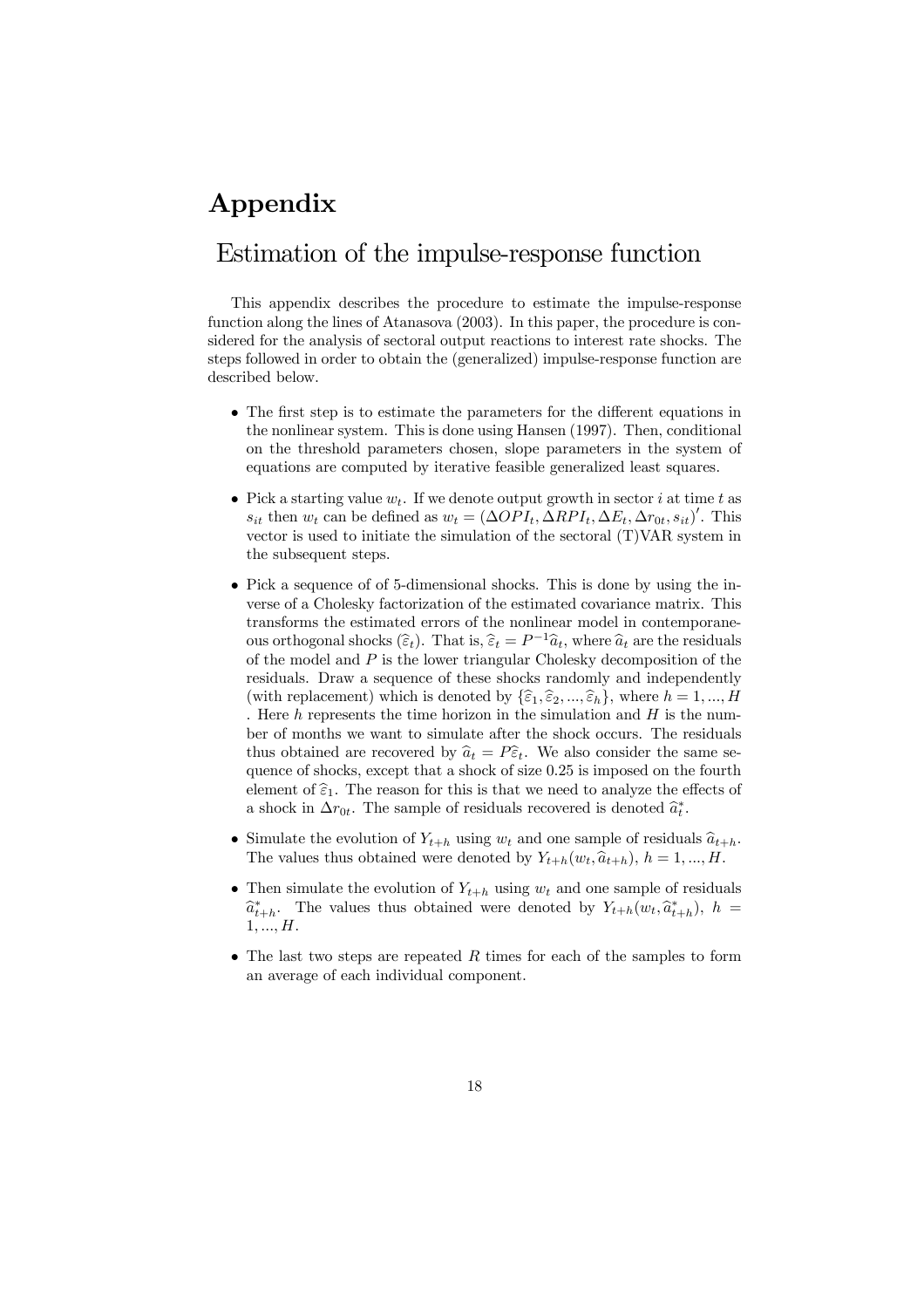$$
\overline{Y}_{t+h}(w_t, \hat{a}_{t+h}) = \frac{1}{R} \sum_{j=1}^R Y_{t+h}^j(w_t, \hat{a}_{t+h}^{(j)}), j = 1, ..., R \text{ and } h = 1, 2, ..., H
$$
\n
$$
\overline{Y}_{t+h}(w_t, \hat{a}_{t+h}^*) = \frac{1}{R} \sum_{j=1}^R Y_{t+h}^j(w_t, \hat{a}_{t+h}^{*(j)}), j = 1, ..., R \text{ and } h = 1, 2, ..., H
$$

where  $\hat{a}_{t+h}^{(j)}$  denotes the (5-dimensional) residual used in the *jth* replication at time  $t + h$  and  $Y_{t+h}^j(w_t, \hat{a}_{t+h}^{(j)})$  the values of  $Y_{t+h}$  obtained using the resicuals of the *j*th replication.  $\hat{a}_{t+h}^{*(j)}$  and  $Y_{t+h}^j(w_t, \hat{a}_{t+h}^{*(j)})$  are defined in a similar way for the case when an interest rate shock of 25 basis points is imposed at period t.

- We took the difference of the two averages to form a Monte Carlo estimate of the reaction function to a monetary shock.
- $\bullet$  This process was repeated  $B$  times and the estimate reaction is an average of these. We set:  $H$  at 60;  $B$  at 500; and  $R$  at 500.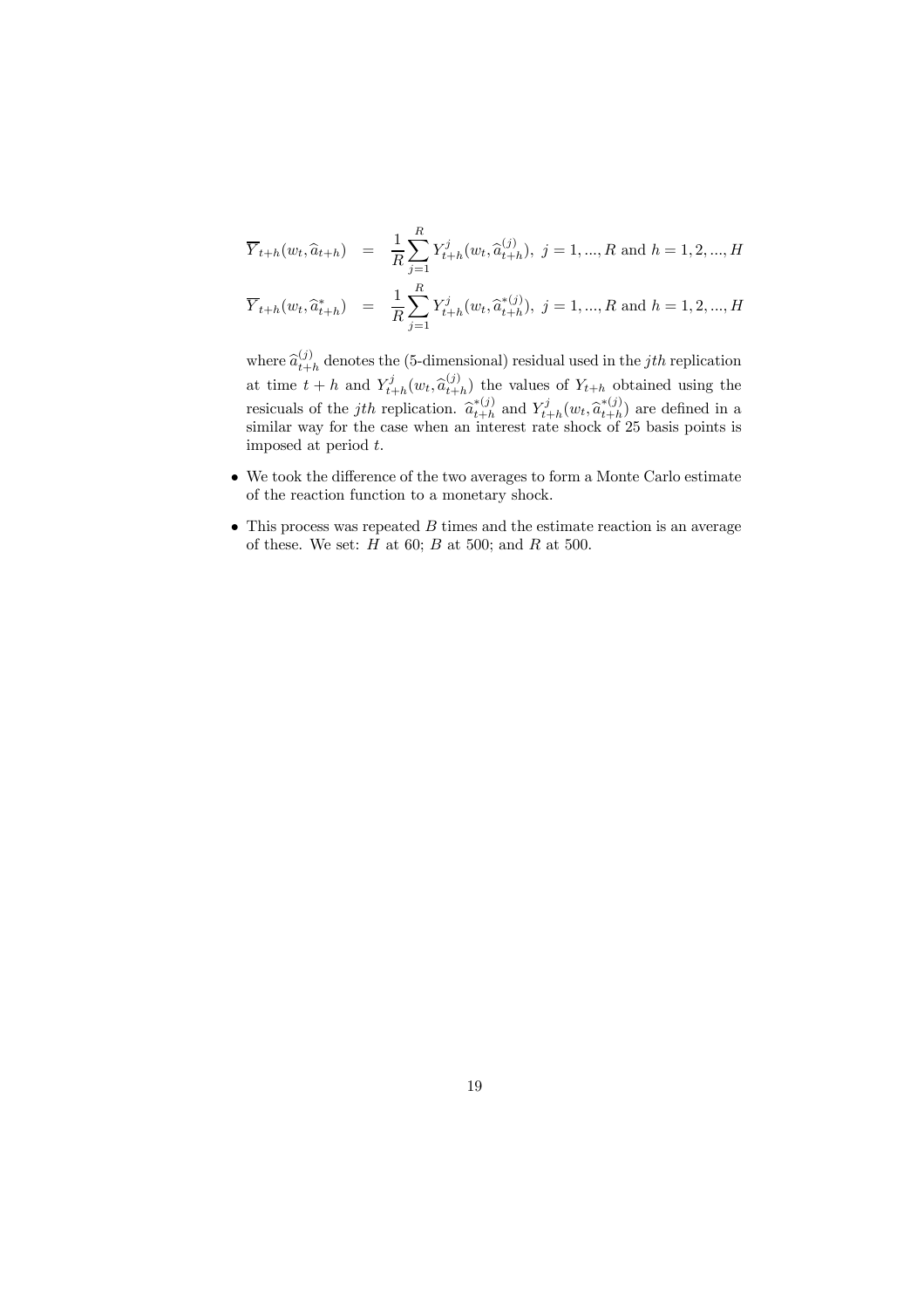| <b>Series</b>                          | $n^{(I)}$ | $\mathbf{p}^{(\mathbf{I})}$ | <b>Series in levels</b>        |                     | <b>Series in first differences</b> |                     |
|----------------------------------------|-----------|-----------------------------|--------------------------------|---------------------|------------------------------------|---------------------|
|                                        |           |                             | $\bf{ADF}_{\rm{tmax}}(\bf{p})$ | $\bf{ADF}_{max}(p)$ | $\bf{ADF}_{tmax}(p)$               | $\bf{ADF}_{max}(p)$ |
| <b>OPI</b>                             | 375       | 9                           | $-2.91$                        | $-0.09$             | $-5.80$ (**)                       | $-5.74$ (**)        |
| <b>RPI</b>                             | 372       | 12                          | $-1.11$                        | $-1.32$             | $-4.41$ (**)                       | $-2.57$ (**)        |
| $\boldsymbol{R}_{\boldsymbol{\theta}}$ | 381       | 3                           | $-1.97$                        | $-2.02$             | $-12.19$ (**)                      | $-12.12$ (**)       |
| $\bm{E}$                               | 380       | $\overline{4}$              | $-2.35$                        | $-1.27$             | $-9.62$ (**)                       | $-9.55$ (**)        |
| DA                                     | 372       | 12                          | $-3.43$ (*)                    | 0.01                | $-6.34$ (**)                       | $-6.29$ (**)        |
| $\boldsymbol{D}\boldsymbol{B}$         | 381       | 3                           | $-1.15$                        | 1.01                | $-18.26$ (**)                      | $-18.15$ (**)       |
| $\bm{D}\bm{C}$                         | 374       | 10                          | $-1.80$                        | 0.65                | $-5.45$ (**)                       | $-5.29$ (**)        |
| <b>DD</b>                              | 375       | 9                           | $-2.65$                        | $-2.62$ (*)         | $-5.69$ (**)                       | $-5.66$ (**)        |
| DE                                     | 376       | 8                           | $-2.27$                        | $-1.02$             | $-5.70$ (**)                       | $-5.70$ (**)        |
| <b>DG</b>                              | 378       | 6                           | $-2.89$                        | $-0.43$             | $-8.12$ (**)                       | $-8.13$ (**)        |
| <b>DH</b>                              | 372       | 12                          | $-2.83$                        | $-0.81$             | $-3.60$ (*)                        | $-3.59$ (**)        |
| $\bm{DI}$                              | 377       | $\overline{7}$              | $-2.08$                        | $-2.08$             | $-8.13$ (**)                       | $-8.15$ (**)        |
| $\boldsymbol{D} \boldsymbol{J}$        | 374       | 10                          | $-2.61$                        | $-2.23$             | $-5.54$ (**)                       | $-5.56$ (**)        |
| DK                                     | 375       | 9                           | $-1.25$                        | $-1.73$             | $-6.42$ (**)                       | $-6.42$ (**)        |
| $\bm{DL}$                              | 374       | 10                          | $-2.79$                        | $-0.34$             | $-4.61$ (**)                       | $-4.60$ (**)        |
| DM                                     | 372       | 12                          | $-1.44$                        | $-1.18$             | $-6.58$ (**)                       | $-6.55$ (**)        |
| <b>DN</b>                              | 382       | $\overline{2}$              | $-1.55$                        | $-1.20$             | $-23.30$ (**)                      | $-23.33$ (**)       |

*Table 1. ADF Unit root test of Leybourne (1995).* 

*ADFtmax(p) and ADFmax(p) denote the maximum Augmented Dickey Fuller tests applied to both forward and reverse data realization in a regression with and without trend respectively.* 

*(I) n indicates the number of observations after adjusting endpoints.* 

*(II) p indicates the number of lags.* 

*(\*\*), (\*) denote rejection of the null hypothesis at the 0.01, 0.05 significance levels respectively.*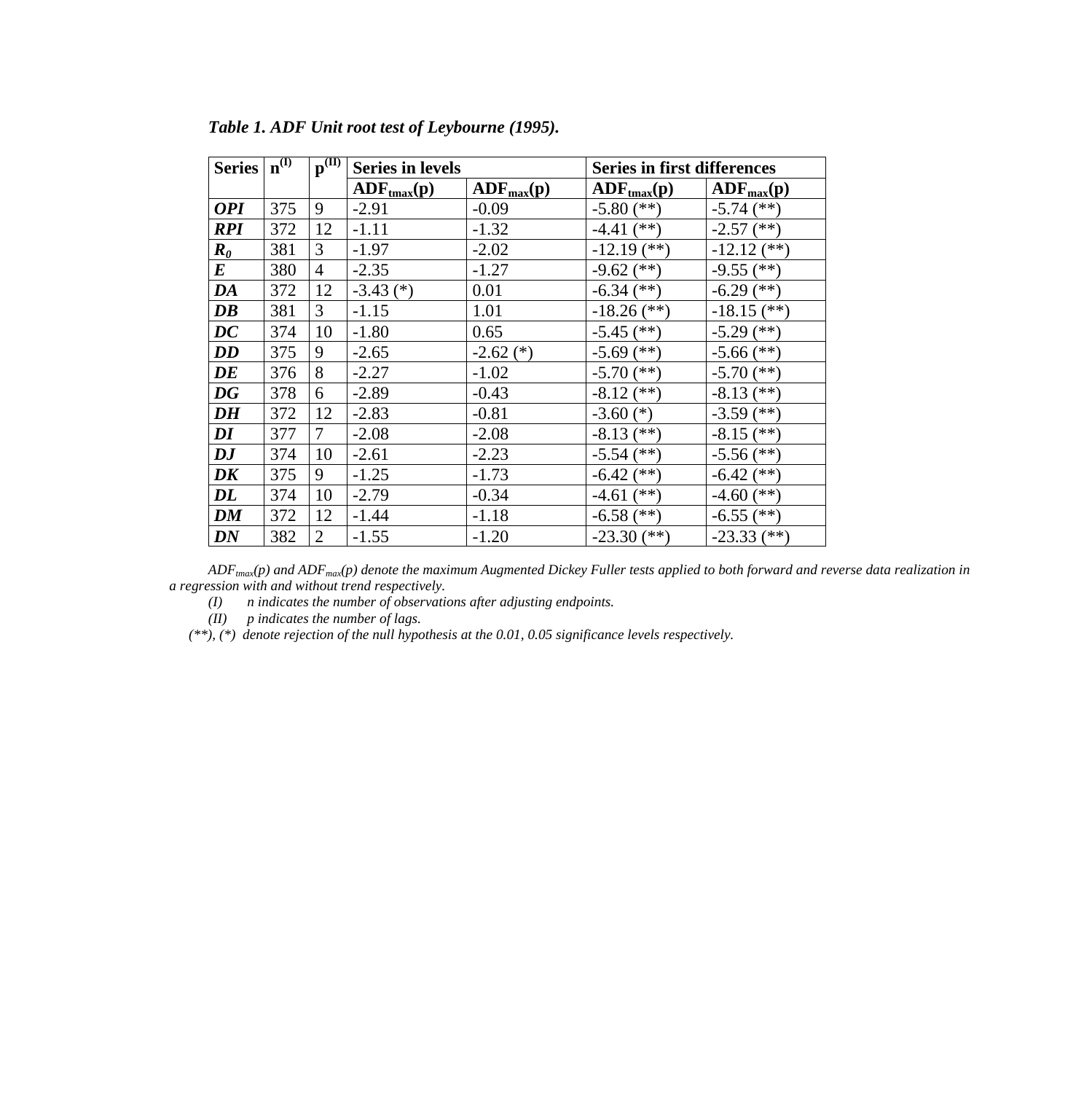*Table 2. Test for Linearity.* 

|             | AD      | PH                        |       | TR      |
|-------------|---------|---------------------------|-------|---------|
| Linearity   |         |                           |       |         |
| <b>test</b> | 25.05   | 16.23                     | 33.45 | 38.12   |
| p-value     | (0.083) | $^{\prime} 0.54^{\prime}$ |       | (0.003) |

*This table shows the test for linearity in each of the macro-equations. We use the procedure developed by Hansen (1996).* 

*Table 3. Estimation of Threshold Parameters and Threshold Region with a confidence coefficient of 95%.* 

| <b>Equation</b> | ㅅ        | ⌒<br>max | min      |
|-----------------|----------|----------|----------|
| AD              | $-0.007$ | $-0.001$ | $-0.008$ |
| F.              | 0.0014   | 0.0029   | (1)(1)   |
| T R             | 0122     |          |          |

*This table shows the estimation of the threshold parameter* γ *and the maximum and minimum value of* γ *in a confidence region at the 50% following Hansen (2000).* 

| Table 4. Likelihood Ratio Test of Imposing Different Thresholds in each of the Nonlinear Equations. |  |  |
|-----------------------------------------------------------------------------------------------------|--|--|
|                                                                                                     |  |  |

| <b>Equation</b> | $LR_{iT}(\hat{\gamma}_{AD})$ | $LR_{iT}(\hat{\gamma}_E)$ | $LR_{iT}(\hat{\gamma}_{TR})$ | $LR_{iT}(0)$ |
|-----------------|------------------------------|---------------------------|------------------------------|--------------|
| AD              | 0.00                         | $13.43$ (**)              | $11.33$ (**)                 | $14.14$ (**) |
| E               | $15.95$ (**)                 | 0.00                      | 13.38 $(**)$                 | $9.30(*)$    |
| TR              | $(**)$<br>21.93 (            | 5.44                      | (0.00)                       | **`          |

*This table shows the likelihood ratio test of imposing each of the thresholds estimated in the different nonlinear macro- equations to the rest of equations.* 

*\* (\*\*) denotes rejection at the 0.05 (0.01) significance level.*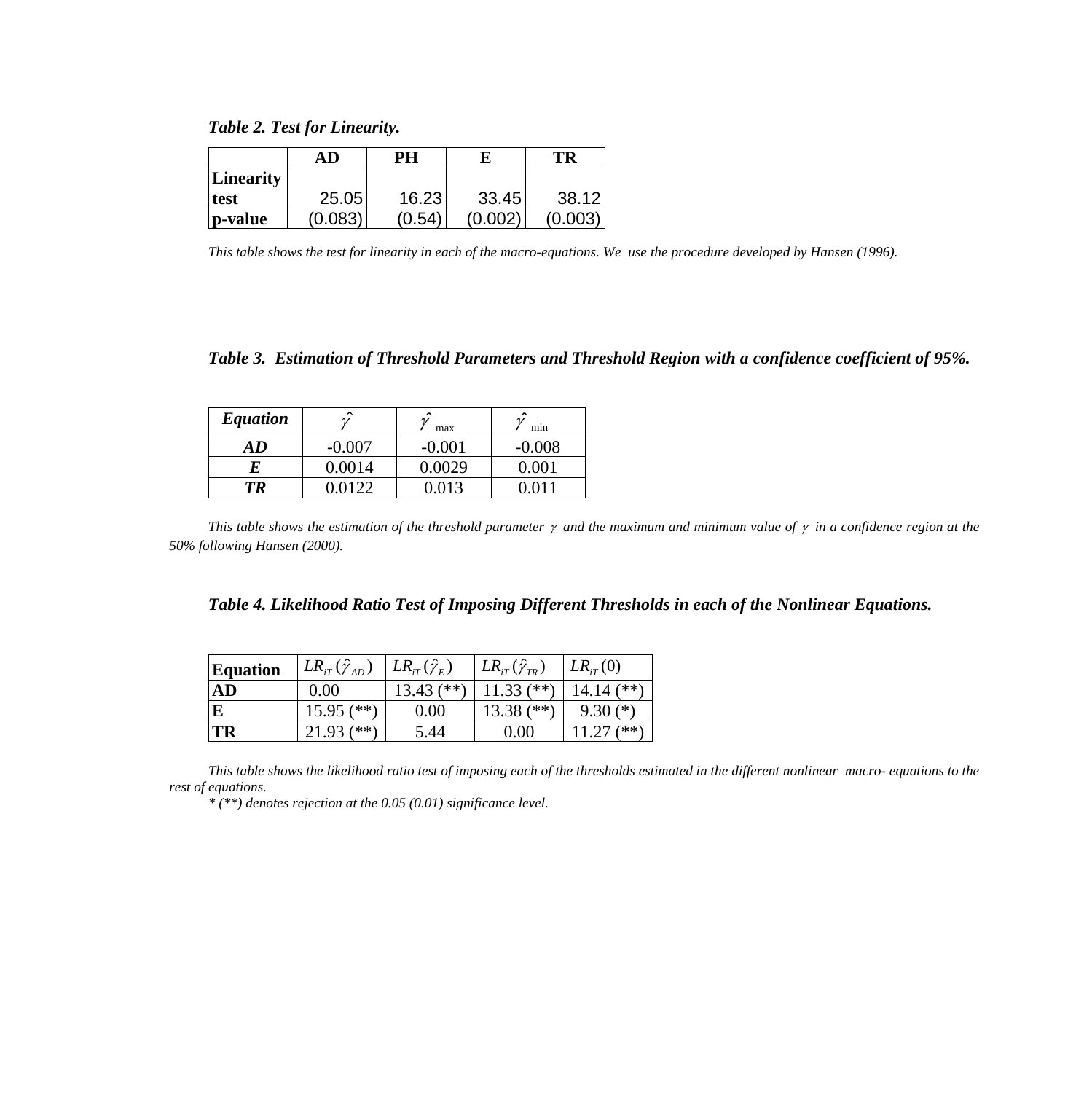| <b>Sector</b>               | DA    | <b>DB</b> | <b>DC</b> | <b>DD</b> | DE    | <b>DG</b> | <b>DH</b> |
|-----------------------------|-------|-----------|-----------|-----------|-------|-----------|-----------|
| <b>Wald Statistic</b>       | 19.34 | 28.24     | 20        | 17.15     | 45.98 | 37.13     | 41.32     |
|                             |       |           |           |           | (**)  | (**)      | (**)      |
| Market Share <sup>(I)</sup> | 0.42  | 0.21      | 0.41      | 0.25      | 0.19  | 0.44      | 0.16      |
| <b>Sector</b>               | DI    | <b>DJ</b> | <b>DK</b> | DL        | DM    | <b>DN</b> |           |
| <b>Wald Statistic</b>       | 25.98 | 41.80     | 30.66     | 17.48     | 20.78 | 28.16     |           |
|                             |       | (米米)      | ′*)       |           |       | ′* \      |           |
| Market Share <sup>(I)</sup> | 0.45  | 0.31      | 0.29      | 0.50      | 0.69  | 0.17      |           |

*Table 5. Test for linearity in sectoral output growth* **Sectoral Output Growth Equation.** 

*This table shows the test for linearity in each of the industrial equations following the approach indicated by Hansen (1996). (\*\*) denotes rejection at the 0.05 (0.001) significance level* 

*(I) Market Share indicates the market share of the 10 biggest firms in the industry. Source: Annual Census of Production (1993).*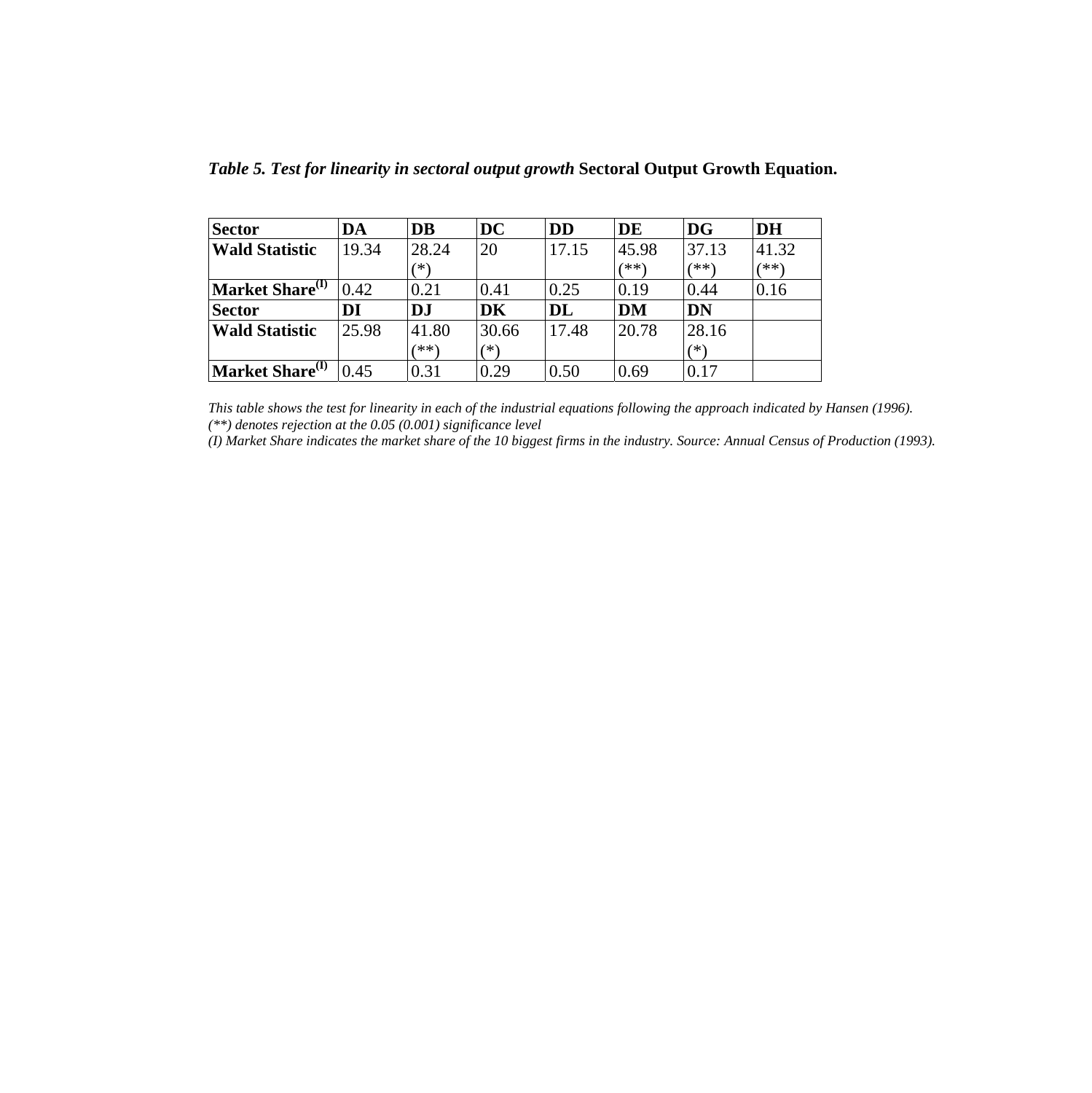*Table 6. Estimation of the threshold parameter for the sectoral equation and test for imposing different thresholds in this equation.* 

|           | $\hat{\mathscr{V}}$ | $LR_{iT}(\hat{\gamma}_{AD})$ | $LR_{iT}(\hat{\gamma}_E)$ | $LR_{iT}(\hat{\gamma}_{TR})$ | $LR_{iT}(0)$              |
|-----------|---------------------|------------------------------|---------------------------|------------------------------|---------------------------|
| <b>DB</b> | $-0.007$            | 1.66                         | $15.18$ <sup>**</sup> )   | $15.26$ <sup>(**)</sup> )    | $16.97$ <sup>(**)</sup> ) |
| <b>DE</b> | $-0.011$            | 7.15                         | 6.09                      | $17.81$ <sup>(**)</sup> )    | $9.01(*)$                 |
| <b>DG</b> | $-0.010$            | 4.92                         | 6.59                      | 4.09                         | 6.89                      |
| DH        | $-0.004$            | $10.10$ (*)                  | $16.25$ (**)              | $28.78$ <sup>(**)</sup> )    | $13.46$ <sup>(**)</sup> ) |
| <b>DJ</b> | $-0.006$            | $13.23$ <sup>(**)</sup> )    | $25.13$ <sup>**</sup> )   | $22.80$ <sup>(**)</sup> )    | $27.07$ <sup>(**)</sup> ) |
| DK        | 0.009               | 6.24                         | $14.48$ <sup>(**)</sup> ) | $7.45(*)$                    | $16.22$ <sup>**</sup> )   |
| <b>DN</b> | 0.001               | $19.71$ (**)                 | 0.71                      | 4.84                         | 4.92                      |

*This table shows the threshold estimated in each of the sectoral equations and the likelihood ratio test of imposing the threshold estimated in each of the nonlinear macro-equations to the nonlinear industrial equations.* 

*\* (\*\*) denotes rejection at the 0.05 (0.001) significance level.*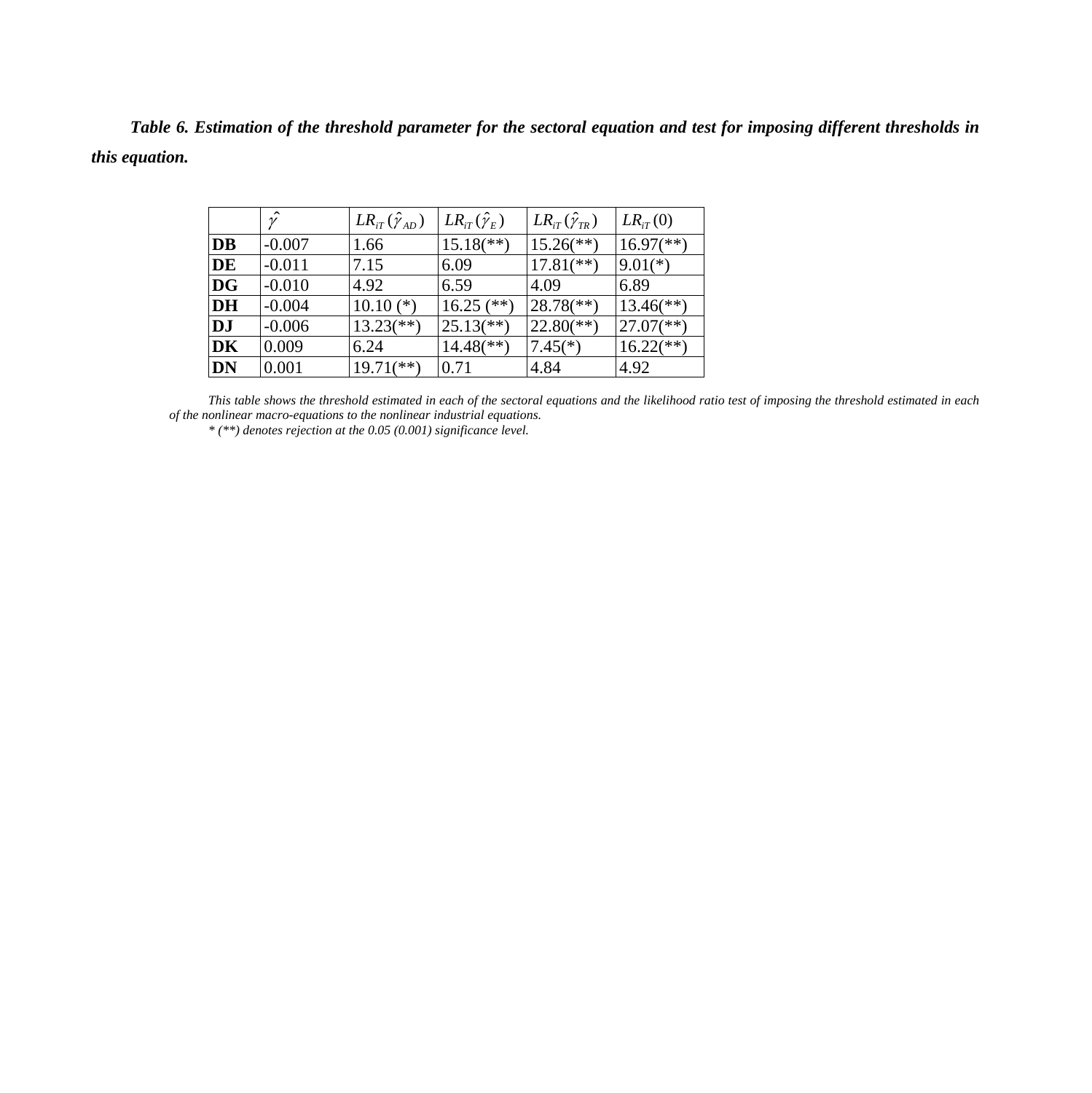

**Overnight Interest Rate. Series in levels.**







**Overnight Interest Rate. Series in first differences.**



**Sterling for one dolar. Series in first differences.**



**Retail Price Index. Series in levels.**







**Retail Price Index. Series in first differences.**



**Output of Production Index. Series in first differences.**

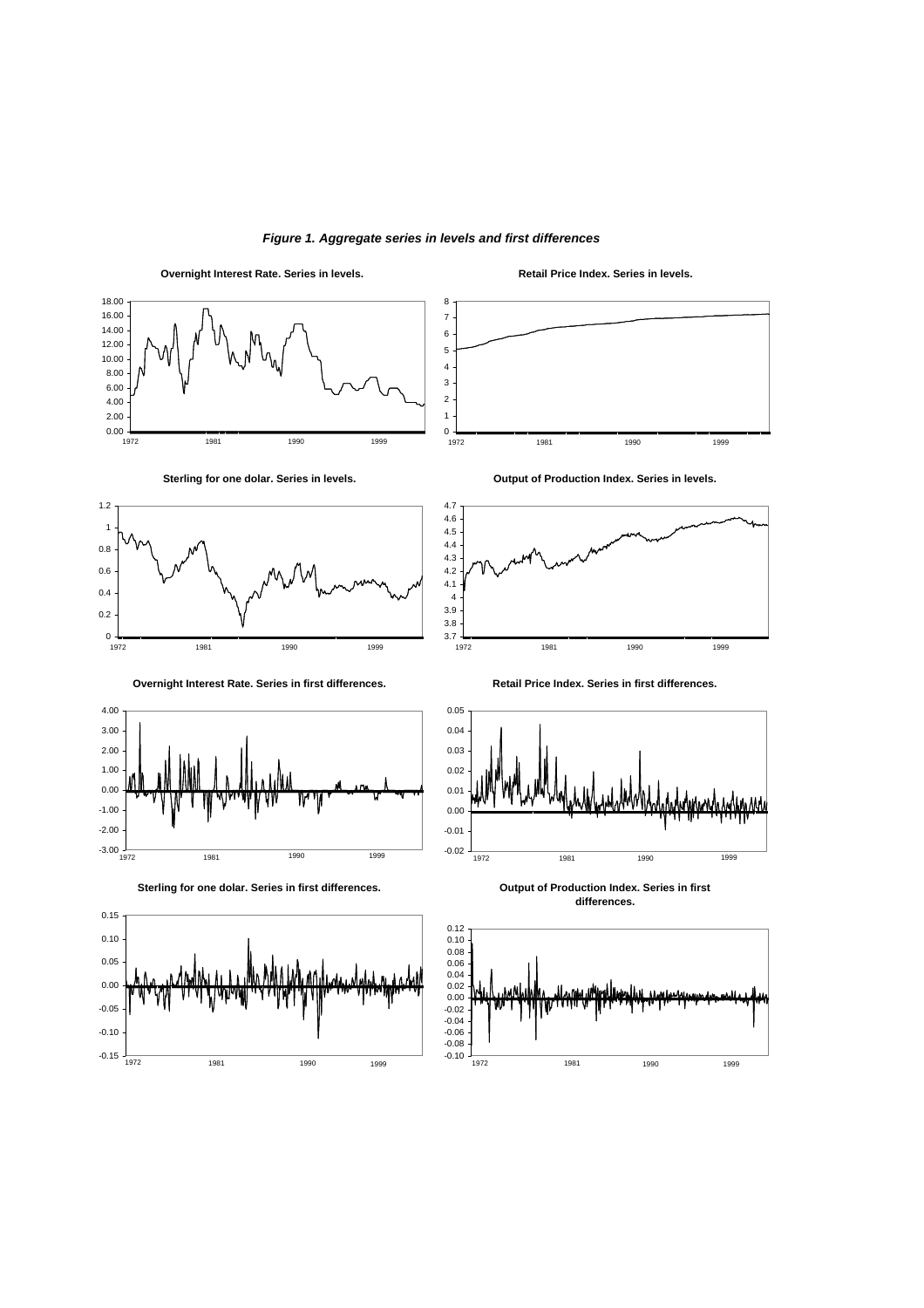

# Figure 2a. Sectoral Reactions to Positive Interest Rate Shocks (1)

*(1) The figures show the effect of positive interest rate shocks on sectoral output for different months after the shock occurs. The size of the shock is 25 basis points.*